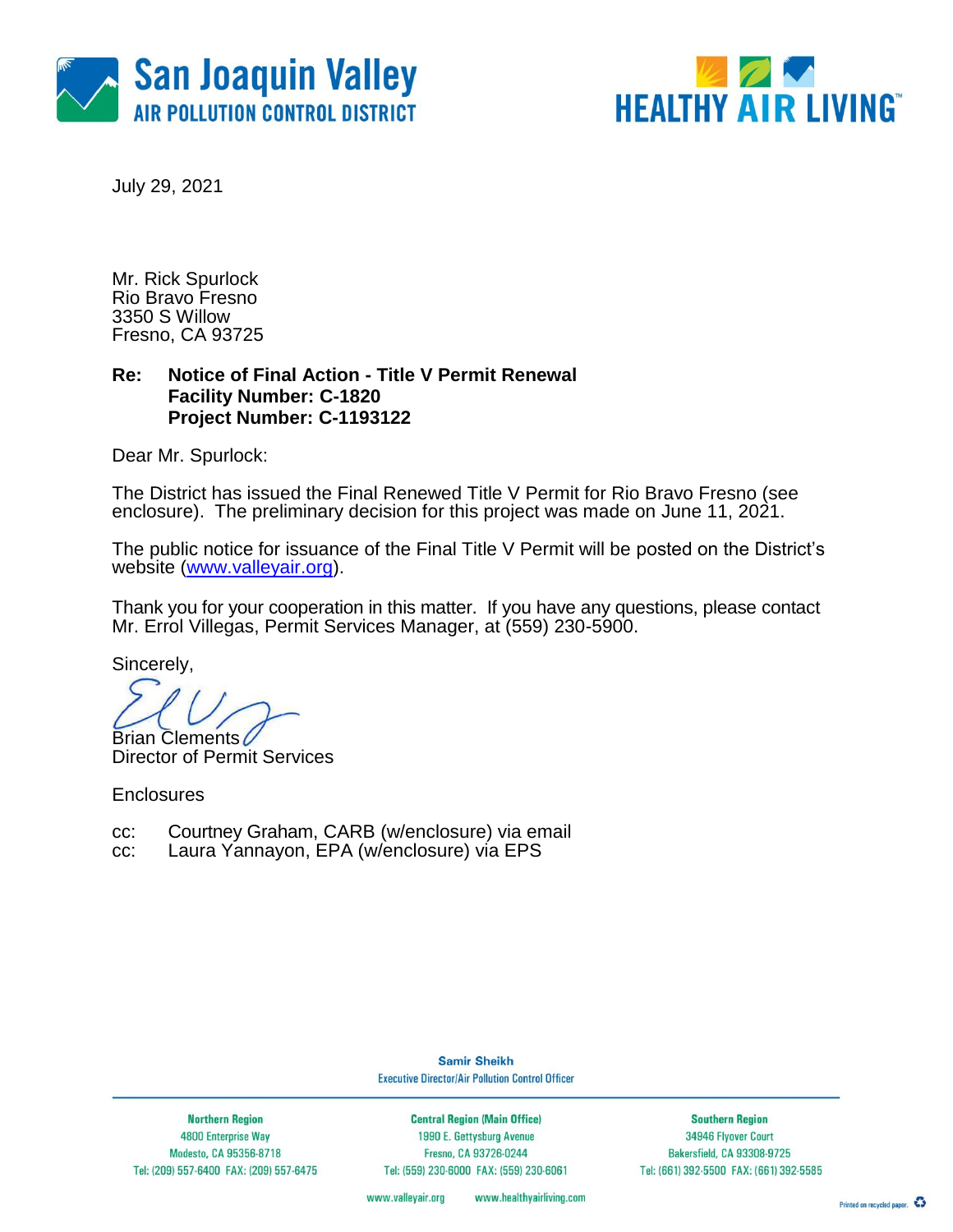# **Permit to Operate**

**FACILITY:** C-1820 **EXPIRATION DATE:** 11/30/2025 **LEGAL OWNER OR OPERATOR:** RIO BRAVO FRESNO<br>**MAILING ADDRESS:** 3350 S WILLOW AVE

**MAILING ADDRESS:** 3350 S WILLOW AVE FRESNO, CA 93725 **FACILITY LOCATION:** 3350 S WILLOW AVE FRESNO, CA 93725 **FACILITY DESCRIPTION:** ELECTRICAL SERVICES COGENERATION

The Facility's Permit to Operate may include Facility-wide Requirements as well as requirements that apply to specific permit units.

This Permit to Operate remains valid through the permit expiration date listed above, subject to payment of annual permit fees and compliance with permit conditions and all applicable local, state, and federal regulations. This permit is valid only at the location specified above, and becomes void upon any transfer of ownership or location. Any modification of the equipment or operation, as defined in District Rule 2201, will require prior District approval. This permit shall be posted as prescribed in District Rule 2010.

Samir Sheikh Brian Clements<br>Executive Director / APCO Director of Permit Services

Jul 29 2021 11:50AM -- BUSHT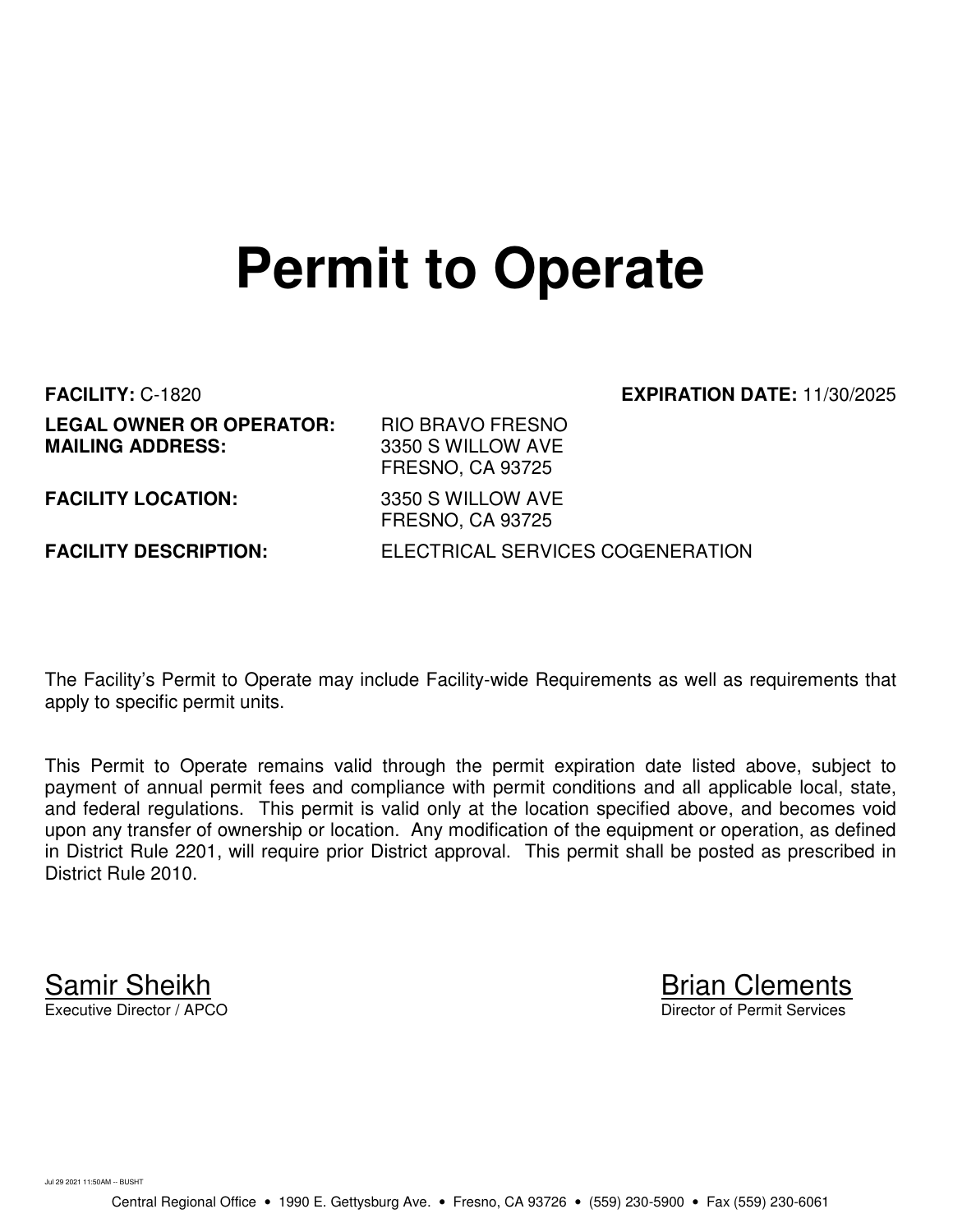### **FACILITY:** C-1820-0-5 **EXPIRATION DATE:** 11/30/2025

## **FACILITY-WIDE REQUIREMENTS**

- 1. No air contaminant shall be released into the atmosphere which causes a public nuisance. [District Rule 4102]
- 2. The owner or operator shall notify the District of any breakdown condition as soon as reasonably possible, but no later than one hour after its detection, unless the owner or operator demonstrates to the District's satisfaction that the longer reporting period was necessary. [District Rule 1100, 6.1; County Rules 110 (Fresno, Stanislaus, San Joaquin); 109 (Merced); 113 (Madera); and 111 (Kern, Tulare, Kings)] Federally Enforceable Through Title V Permit
- 3. The District shall be notified in writing within ten days following the correction of any breakdown condition. The breakdown notification shall include a description of the equipment malfunction or failure, the date and cause of the initial failure, the estimated emissions in excess of those allowed, and the methods utilized to restore normal operations. [District Rule 1100, 7.0; County Rules 110 (Fresno, Stanislaus, San Joaquin); 109 (Merced); 113 (Madera); and 111 (Kern, Tulare, Kings)] Federally Enforceable Through Title V Permit
- 4. The owner or operator of any stationary source operation that emits more than 25 tons per year of nitrogen oxides or reactive organic compounds, shall provide the District annually with a written statement in such form and at such time as the District prescribes, showing actual emissions of nitrogen oxides and reactive organic compounds from that source. [District Rule 1160, 5.0] Federally Enforceable Through Title V Permit
- 5. Any person building, altering or replacing any operation, article, machine, equipment, or other contrivance, the use of which may cause the issuance of air contaminants or the use of which may eliminate, reduce, or control the issuance of air contaminants, shall first obtain an Authority to Construct (ATC) from the District unless exempted by District Rule 2020 (12/20/07). [District Rule 2010, 3.0 and 4.0; and 2020] Federally Enforceable Through Title V Permit
- 6. The permittee must comply with all conditions of the permit including permit revisions originated by the District. All terms and conditions of a permit that are required pursuant to the Clean Air Act (CAA), including provisions to limit potential to emit, are enforceable by the EPA and Citizens under the CAA. Any permit noncompliance constitutes a violation of the CAA and the District Rules and Regulations, and is grounds for enforcement action, for permit termination, revocation, reopening and reissuance, or modification; or for denial of a permit renewal application. [District Rules 2070, 7.0; 2080; and 2520, 9.8.1 and 9.13.1] Federally Enforceable Through Title V Permit
- 7. A Permit to Operate or an Authority to Construct shall not be transferred unless a new application is filed with and approved by the District. [District Rule 2031] Federally Enforceable Through Title V Permit
- 8. Every application for a permit required under Rule 2010 (12/17/92) shall be filed in a manner and form prescribed by the District. [District Rule 2040] Federally Enforceable Through Title V Permit
- 9. The operator shall maintain records of required monitoring that include: 1) the date, place, and time of sampling or measurement; 2) the date(s) analyses were performed; 3) the company or entity that performed the analysis; 4) the analytical techniques or methods used; 5) the results of such analysis; and 6) the operating conditions at the time of sampling or measurement. [District Rule 2520, 9.4.1] Federally Enforceable Through Title V Permit
- 10. The operator shall retain records of all required monitoring data and support information for a period of at least 5 years from the date of the monitoring sample, measurement, or report. Support information includes copies of all reports required by the permit and, for continuous monitoring instrumentation, all calibration and maintenance records and all original strip-chart recordings. [District Rule 2520, 9.4.2] Federally Enforceable Through Title V Permit

FACILITY-WIDE REQUIREMENTS CONTINUE ON NEXT PAGE

These terms and conditions are part of the Facility-wide Permit to Operate. Any amendments to these Facility-wide Requirements that affect specific Permit Units may constitute modification of those Permit Units.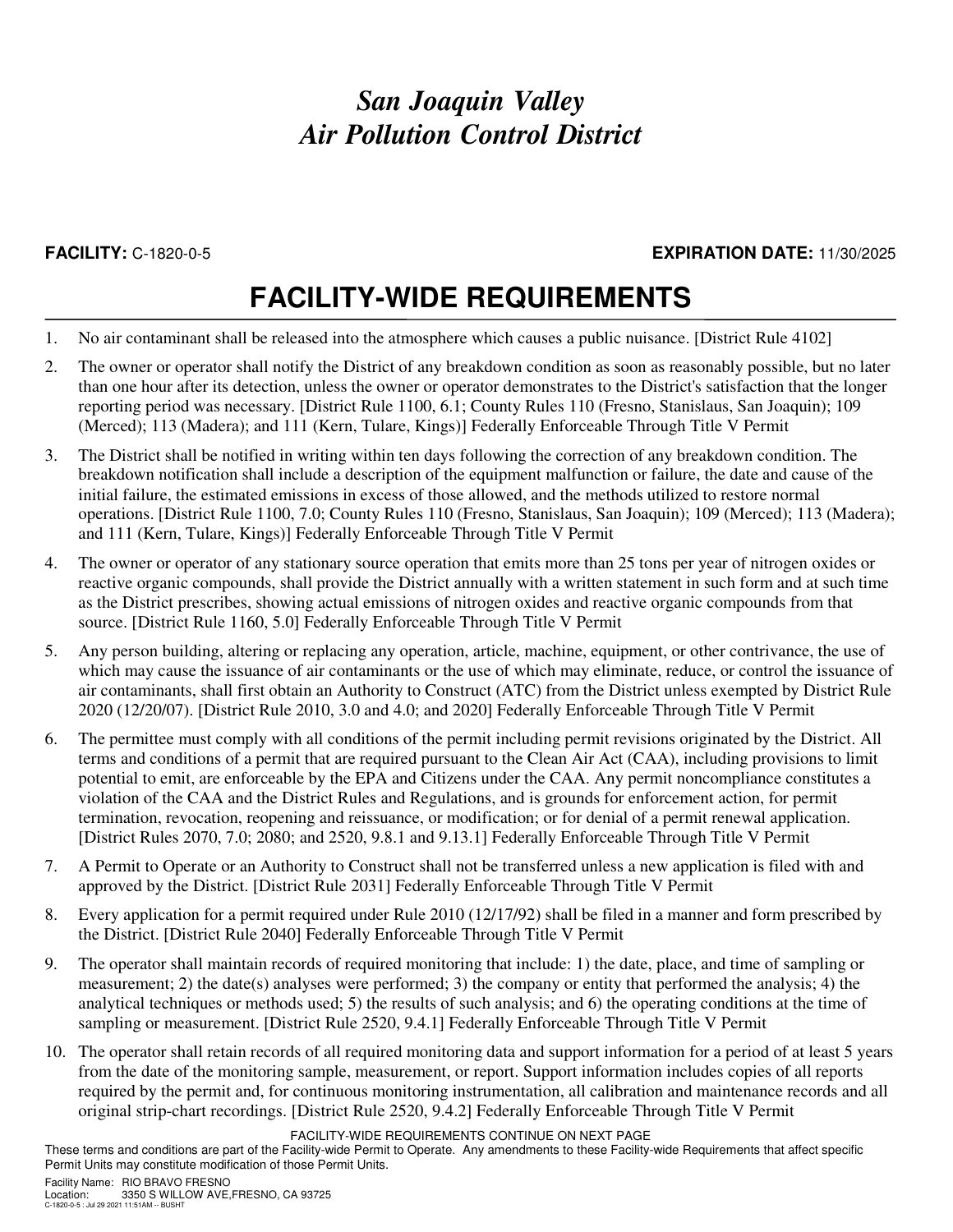Facility-wide Requirements for C-1820-0-5 (continued) Page 2 of 4

- 11. The operator shall submit reports of any required monitoring at least every six months unless a different frequency is required by an applicable requirement. All instances of deviations from permit requirements must be clearly identified in such reports. [District Rule 2520, 9.5.1] Federally Enforceable Through Title V Permit
- 12. Deviations from permit conditions must be promptly reported, including deviations attributable to upset conditions, as defined in the permit. For the purpose of this condition, promptly means as soon as reasonably possible, but no later than 10 days after detection. The report shall include the probable cause of such deviations, and any corrective actions or preventive measures taken. All required reports must be certified by a responsible official consistent with section 10.0 of District Rule 2520 (6/21/01). [District Rules 2520, 9.5.2 and 1100, 7.0] Federally Enforceable Through Title V Permit
- 13. If for any reason a permit requirement or condition is being challenged for its constitutionality or validity by a court of competent jurisdiction, the outcome of such challenge shall not affect or invalidate the remainder of the conditions or requirements in that permit. [District Rule 2520, 9.7] Federally Enforceable Through Title V Permit
- 14. It shall not be a defense for a permittee in an enforcement action that it would have been necessary to halt or reduce the permitted activity in order to maintain compliance with the conditions of the permit. [District Rule 2520, 9.8.2] Federally Enforceable Through Title V Permit
- 15. The permit may be modified, revoked, reopened and reissued, or terminated for cause. The filing of a request by the permittee for a permit modification, revocation and reissuance, or termination, or a notification of planned changes or anticipated noncompliance does not stay any permit condition. [District Rule 2520, 9.8.3] Federally Enforceable Through Title V Permit
- 16. The permit does not convey any property rights of any sort, or any exclusive privilege. [District Rule 2520, 9.8.4] Federally Enforceable Through Title V Permit
- 17. The Permittee shall furnish to the District, within a reasonable time, any information that the District may request in writing to determine whether cause exists for modifying, revoking and reissuing, or terminating the permit or to determine compliance with the permit. Upon request, the permittee shall also furnish to the District copies of records required to be kept by the permit or, for information claimed to be confidential, the permittee may furnish such records directly to EPA along with a claim of confidentiality. [District Rule 2520, 9.8.5] Federally Enforceable Through Title V Permit
- 18. The permittee shall pay annual permit fees and other applicable fees as prescribed in Regulation III of the District Rules and Regulations. [District Rule 2520, 9.9] Federally Enforceable Through Title V Permit
- 19. Upon presentation of appropriate credentials, a permittee shall allow an authorized representative of the District to enter the permittee's premises where a permitted source is located or emissions related activity is conducted, or where records must be kept under condition of the permit. [District Rule 2520, 9.13.2.1] Federally Enforceable Through Title V Permit
- 20. Upon presentation of appropriate credentials, a permittee shall allow an authorized representative of the District to have access to and copy, at reasonable times, any records that must be kept under the conditions of the permit. [District Rule 2520, 9.13.2.2] Federally Enforceable Through Title V Permit
- 21. Upon presentation of appropriate credentials, a permittee shall allow an authorized representative of the District to inspect at reasonable times any facilities, equipment, practices, or operations regulated or required under the permit. [District Rule 2520, 9.13.2.3] Federally Enforceable Through Title V Permit
- 22. Upon presentation of appropriate credentials, a permittee shall allow an authorized representative of the District to sample or monitor, at reasonable times, substances or parameters for the purpose of assuring compliance with the permit or applicable requirements. [District Rule 2520, 9.13.2.4] Federally Enforceable Through Title V Permit
- 23. No air contaminants shall be discharged into the atmosphere for a period or periods aggregating more than 3 minutes in any one hour which is as dark or darker than Ringelmann #1 or equivalent to 20% opacity and greater, unless specifically exempted by District Rule 4101 (02/17/05). If the equipment or operation is subject to a more stringent visible emission standard as prescribed in a permit condition, the more stringent visible emission limit shall supersede this condition. [District Rule 4101, and County Rules 401 (in all eight counties in the San Joaquin Valley)] Federally Enforceable Through Title V Permit

FACILITY-WIDE REQUIREMENTS CONTINUE ON NEXT PAGE These terms and conditions are part of the Facility-wide Permit to Operate.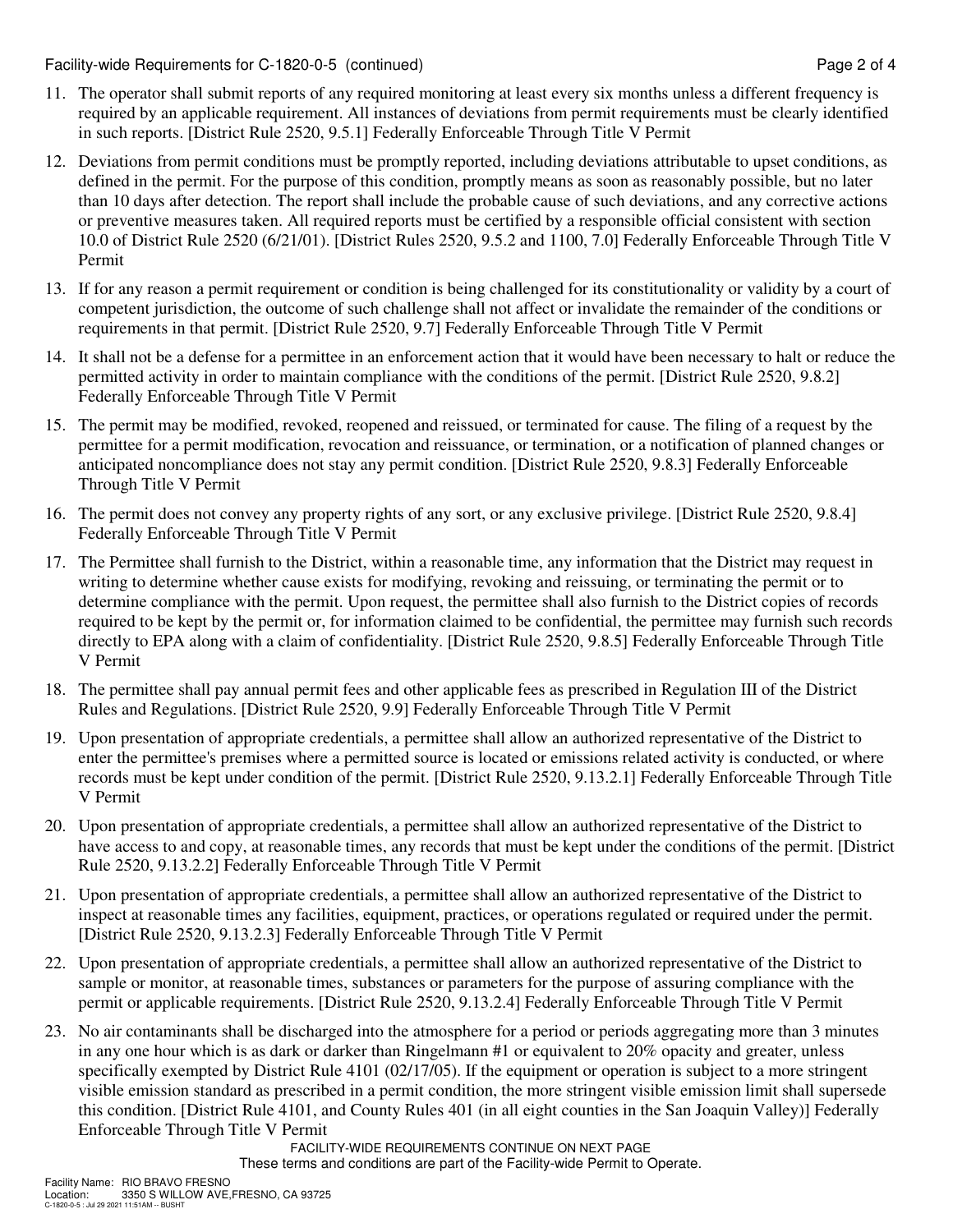Facility-wide Requirements for C-1820-0-5 (continued) Page 3 of 4

- 24. No person shall manufacture, blend, repackage, supply, sell, solicit or apply any architectural coating with a VOC content in excess of the corresponding limit specified in Table of Standards 1 effective until 12/30/10 or Table of Standards 2 effective on and after 1/1/11 of District Rule 4601 (12/17/09) for use or sale within the District. [District Rule 4601, 5.1] Federally Enforceable Through Title V Permit
- 25. All VOC-containing materials subject to Rule 4601 (12/17/09) shall be stored in closed containers when not in use. [District Rule 4601, 5.4] Federally Enforceable Through Title V Permit
- 26. The permittee shall comply with all the Labeling and Test Methods requirements outlined in Rule 4601 sections 6.1 and 6.3 (12/17/09). [District Rule 4601, 6.1 and 6.3] Federally Enforceable Through Title V Permit
- 27. With each report or document submitted under a permit requirement or a request for information by the District or EPA, the permittee shall include a certification of truth, accuracy, and completeness by a responsible official. [District Rule 2520, 9.13.1 and 10.0] Federally Enforceable Through Title V Permit
- 28. If the permittee performs maintenance on, or services, repairs, or disposes of appliances, the permittee shall comply with the standards for Recycling and Emissions Reduction pursuant to 40 CFR Part 82, Subpart F. [40 CFR 82 Subpart F] Federally Enforceable Through Title V Permit
- 29. If the permittee performs service on motor vehicles when this service involves the ozone-depleting refrigerant in the motor vehicle air conditioner (MVAC), the permittee shall comply with the standards for Servicing of Motor Vehicle Air Conditioners pursuant to all the applicable requirements as specified in 40 CFR Part 82, Subpart B. [40 CFR Part 82, Subpart B] Federally Enforceable Through Title V Permit
- 30. Disturbances of soil related to any construction, demolition, excavation, extraction, or other earthmoving activities shall comply with the requirements for fugitive dust control in District Rule 8021 unless specifically exempted under Section 4.0 of Rule 8021 (8/19/2004) or Rule 8011 (8/19/2004). [District Rules 8011 and 8021] Federally Enforceable Through Title V Permit
- 31. Outdoor handling, storage and transport of any bulk material which emits dust shall comply with the requirements of District Rule 8031, unless specifically exempted under Section 4.0 of Rule 8031 (8/19/2004) or Rule 8011 (8/19/2004). [District Rules 8011 and 8031] Federally Enforceable Through Title V Permit
- 32. An owner/operator shall prevent or cleanup any carryout or trackout in accordance with the requirements of District Rule 8041 Section 5.0, unless specifically exempted under Section 4.0 of Rule 8041 (8/19/2004) or Rule 8011 (8/19/2004). [District Rules 8011 and 8041] Federally Enforceable Through Title V Permit
- 33. Whenever open areas are disturbed, or vehicles are used in open areas, the facility shall comply with the requirements of Section 5.0 of District Rule 8051, unless specifically exempted under Section 4.0 of Rule 8051 (8/19/2004) or Rule 8011 (8/19/2004). [District Rules 8011 and 8051] Federally Enforceable Through Title V Permit
- 34. Any paved road or unpaved road shall comply with the requirements of District Rule 8061 unless specifically exempted under Section 4.0 of Rule 8061 (8/19/2004) or Rule 8011 (8/19/2004). [District Rules 8011 and 8061] Federally Enforceable Through Title V Permit
- 35. Any unpaved vehicle/equipment area that anticipates more than 50 Average annual daily Trips (AADT) shall comply with the requirements of Section 5.1.1 of District Rule 8071. Any unpaved vehicle/equipment area that anticipates more than 150 vehicle trips per day (VDT) shall comply with the requirements of Section 5.1.2 of District Rule 8071. On each day that 25 or more VDT with 3 or more axles will occur on an unpaved vehicle/equipment traffic area, the owner/operator shall comply with the requirements of Section 5.1.3 of District Rule 8071. On each day when a special event will result in 1,000 or more vehicles that will travel/park on an unpaved area, the owner/operator shall comply with the requirements of Section 5.1.4 of District Rule 8071. All sources shall comply with the requirements of Section 5.0 of District Rule 8071 unless specifically exempted under Section 4.0 of Rule 8071 (9/16/2004) or Rule 8011 (8/19/2004). [District Rules 8011 and 8071] Federally Enforceable Through Title V Permit
- 36. Any owner or operator of a demolition or renovation activity, as defined in 40 CFR 61.141, shall comply with the applicable inspection, notification, removal, and disposal procedures for asbestos containing materials as specified in 40 CFR 61.145 (Standard for Demolition and Renovation). [40 CFR 61 Subpart M] Federally Enforceable Through Title V Permit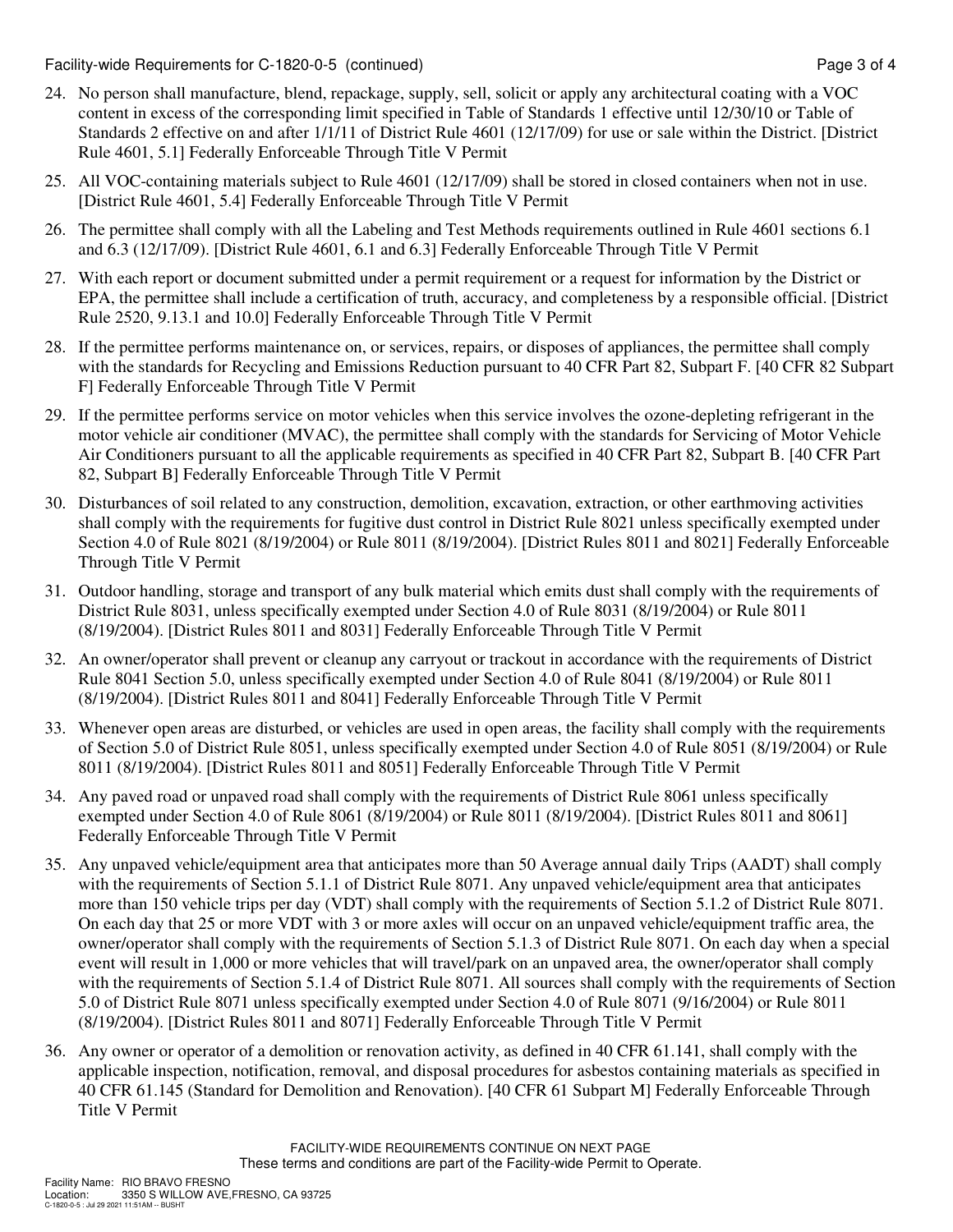Facility-wide Requirements for C-1820-0-5 (continued) Page 4 of 4

- 37. The permittee shall submit certifications of compliance with the terms and standards contained in Title V permits, including emission limits, standards and work practices, to the District and the EPA annually (or more frequently as specified in an applicable requirement or as specified by the District). The certification shall include the identification of each permit term or condition, the compliance status, whether compliance was continuous or intermittent, the methods used for determining the compliance status, and any other facts required by the District to determine the compliance status of the source. [District Rule 2520, 9.16] Federally Enforceable Through Title V Permit
- 38. The permittee shall submit an application for Title V permit renewal to the District at least six months, but not greater than 18 months, prior to the permit expiration date. [District Rule 2520, 5.2] Federally Enforceable Through Title V Permit
- 39. When a term is not defined in a Title V permit condition, the definition in the rule cited as the origin and authority for the condition in a Title V permits shall apply. [District Rule 2520, 9.1.1] Federally Enforceable Through Title V Permit
- 40. Compliance with permit conditions in the Title V permit shall be deemed in compliance with the following outdated SIP requirements: Rule 401 (Madera, Fresno, Kern, Kings, San Joaquin, Stanislaus, Tulare and Merced), Rule 110 (Fresno, Stanislaus, San Joaquin), Rule 109 (Merced), Rule 113 (Madera), Rule 111 (Kern, Tulare, Kings), and Rule 202 (Fresno, Kern, Tulare, Kings, Madera, Stanislaus, Merced, San Joaquin). A permit shield is granted from these requirements. [District Rule 2520, 13.2] Federally Enforceable Through Title V Permit
- 41. Compliance with permit conditions in the Title V permit shall be deemed in compliance with the following applicable requirements: SJVUAPCD Rules 1100, sections 6.1 and 7.0 (12/17/92); 2010, sections 3.0 and 4.0 (12/17/92); 2031 (12/17/92); 2040 (12/17/92); 2070, section 7.0 (12/17/92); 2080 (12/17/92); 4101 (2/17/05); 4601 (12/17/09); 8021 (8/19/2004); 8031 (8/19/2004); 8041 (8/19/2004); 8051 (8/19/2004); 8061 (8/19/2004); and 8071 (9/16/2004). A permit shield is granted from these requirements. [District Rule 2520, 13.2] Federally Enforceable Through Title V Permit
- 42. The reporting periods for the Report of Required Monitoring and the Compliance Certification Report begin January 1, unless alternative dates are approved by the District Compliance Division. These reports are due within 30 days after the end of the reporting period. [District Rule 2520, 9.5.2] Federally Enforceable Through Title V Permit
- 43. When applicable to 40 CFR Part 68, a subject facility shall submit to the proper authority a Risk Management Plan, and comply with all the requirements of Program 1, 2 or 3 when mandated by the regulation. [40 CFR 68] Federally Enforceable Through Title V Permit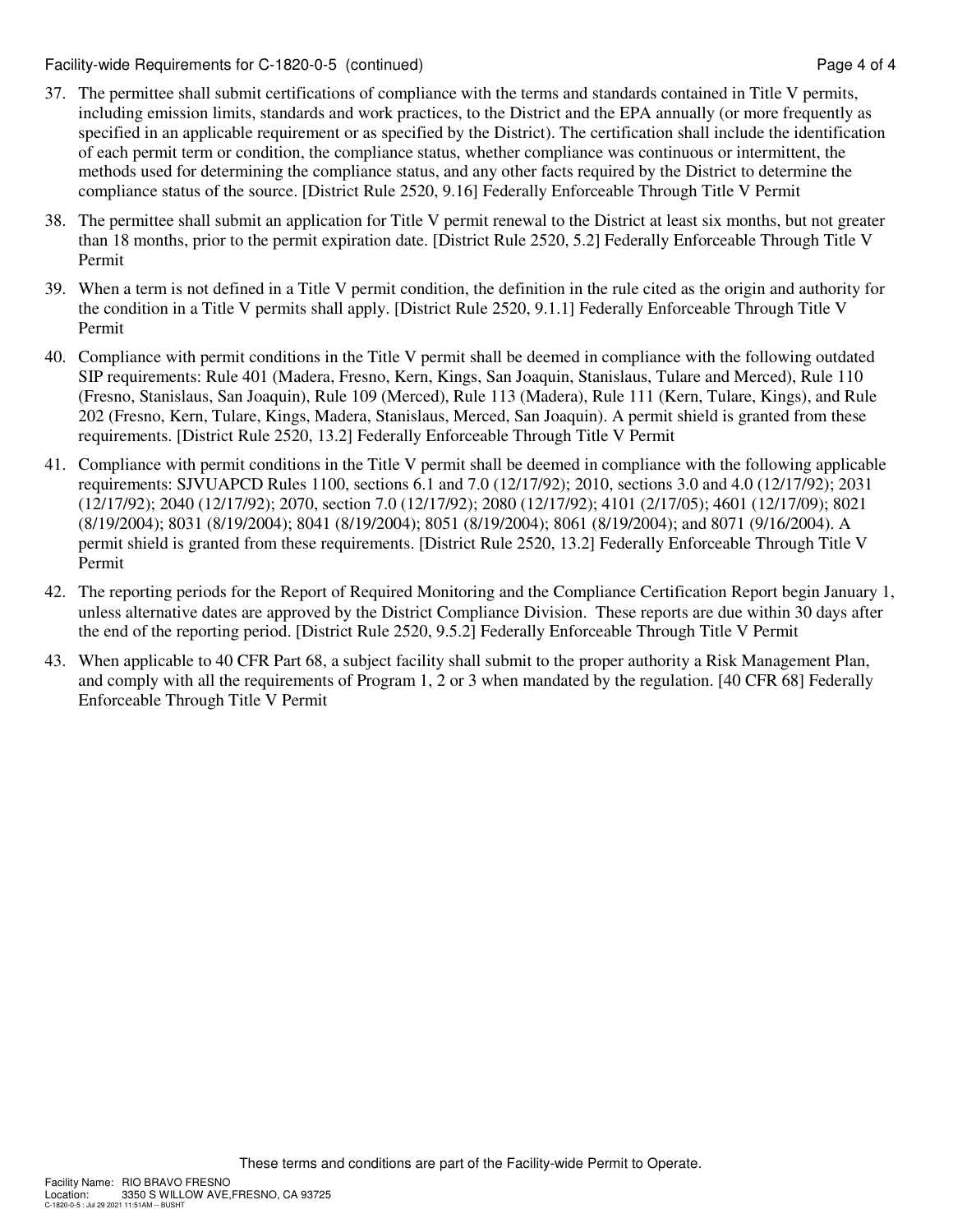### **PERMIT UNIT:** C-1820-1-31 **EXPIRATION DATE:** 11/30/2025

#### **EQUIPMENT DESCRIPTION:**

352 MMBTU/HR CIRCULATING FLUIDIZED-BED BIOMASS COMBUSTOR USED TO PRODUCE STEAM FOR ELECTRICAL POWER GENERATION (28.5 MW), WITH ONE COOLING TOWER, ONE AIR PREHEATER, ONE BARETUBE ECONOMIZER, AND TWO 900 AND ONE 700 HP FANS

- 1. No more than 500 lb/day of "Ashvantage" anti-slag additive shall be used in this combustor. [District Rule 2201] Federally Enforceable Through Title V Permit
- 2. In the event that the use of "Ashvantage" anti-slag additive causes a violation of any applicable requirement of this permit, the operator shall immediately cease usage of the anti-slag additive. [District Rule 2201] Federally Enforceable Through Title V Permit
- 3. Ammonia shall be injected into the fluidized bed combustor as necessary to meet the limits in these conditions and whenever the combustor is in full operation. [District Rule 2201] Federally Enforceable Through Title V Permit
- 4. Filterable PM10 emissions from the exhaust of the electrostatic precipitator shall not exceed 5.8 lb/hr, and condensable PM10 emissions shall not exceed 17.4 lb/hr. [District Rule 2201] Federally Enforceable Through Title V Permit
- 5. Combustion contaminants shall not exceed 10 lb/hr. Combustion contaminants are defined as particulate matter discharged into the atmosphere from the burning of any kind of material containing carbon in a free or combined state. Lab analysis testing shall be performed during each source test to determine the total amount of non-combustion contaminants, which shall be subtracted from the total particulate measured during the annual PM performance test to determine the total combustion contaminants. [District Rule 4301] Federally Enforceable Through Title V Permit
- 6. The SOx emissions (calculated as SO2) from the exhaust of the fluidized bed combustor shall not exceed 10.0 lb/hour nor 240 lb/day. [District Rules 2201 and 4301] Federally Enforceable Through Title V Permit
- 7. Except during startup and shutdown periods, the NOx emissions (measured as NO2) from the exhaust of the fluidized bed combustor shall not exceed 0.08 lb/MMBtu, 660 lb/day, or 110 tons per year. [District Rules 2201, 4352, 5.1 and 4301] Federally Enforceable Through Title V Permit
- 8. Except during startup and shutdown periods, the carbon monoxide emissions from the fluidized bed combustor shall not exceed 400 ppmv @ 3% O2, 22 lb/hour, 528 lb/day, or 46 tons/year. [District Rules 2201 and 4352, 5.1] Federally Enforceable Through Title V Permit
- 9. During the startup and shutdown periods, the NOx emissions (measured as NO2) from the exhaust of the fluidized bed combustor shall not exceed 0.16 lb/MMBtu, 660 lb/day. [District Rule 2201] Federally Enforceable Through Title V Permit
- 10. During startup and shutdown periods, the carbon monoxide emissions from the fluidized bed combustor shall not exceed 44 lb/hour, 528 lb/day. [District Rule 2201] Federally Enforceable Through Title V Permit
- 11. Startup is defined as the period of time, not to exceed 96 hours, during which the unit is set in operation and heated from a lower temperature to a steady state operating temperature. [District Rule 4352, 3.18, 5.3.2] Federally Enforceable Through Title V Permit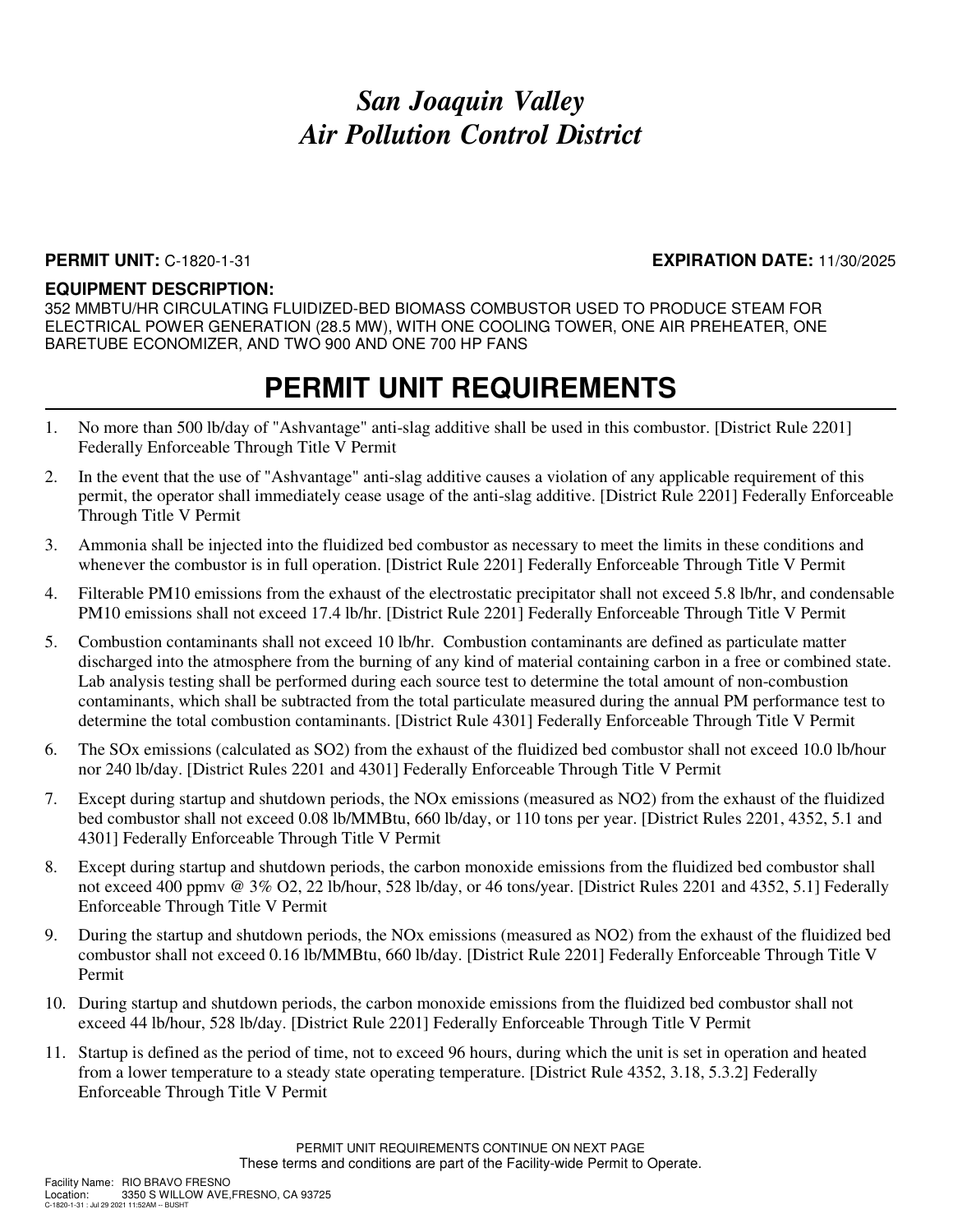Permit Unit Requirements for C-1820-1-31 (continued) example 2 of 6 second page 2 of 6

- 12. Shutdown is defined as the period of time, when fuel is curtailed and the unit begins cooling from the unit's normal operating temperature, as specified by the manufacturer, and ends when steam flow is zero or 24 hours have elapsed since the start of a shutdown, whichever occurs first. [District Rule 4352, 3.15, 5.3.4] Federally Enforceable Through Title V Permit
- 13. The emission control system shall be in operation and emissions shall be minimized insofar as technologically feasible during start-up or shutdown. [District Rule 4352, 5.3.3] Federally Enforceable Through Title V Permit
- 14. The VOC emissions from the exhaust of the fluidized bed combustor shall not exceed 10.4 lb/hour nor 250 lb/day. [District Rule 2201] Federally Enforceable Through Title V Permit
- 15. The concentration of filterable PM10 in the exhaust from the electrostatic precipitator shall not exceed 0.010 gr/dscf corrected to 12% CO2. [District Rules 2201 and 4201] Federally Enforceable Through Title V Permit
- 16. The concentration of ammonia in the exhaust of the fluidized bed combustor shall not exceed 25 ppmv at 3% O2. [District Rule 2201] Federally Enforceable Through Title V Permit
- 17. The electrostatic precipitator shall be operated in a manner so as to minimize the emissions of particulate matter whenever the fluidized bed combustor is fired. [District Rule 2201] Federally Enforceable Through Title V Permit
- 18. Only alfalfa, barley, beanstraw, corn, orchard prunings, vineyard prunings, oats, wheat, and forest residues shall be used as offset creditable fuels. [District Rule 2201] Federally Enforceable Through Title V Permit
- 19. Only biomass and wood waste not included in the creditable fuels shall be used as non-creditable fuels. Biomass is defined as any organic material originating form plants including but not limited to products, by-products and wastes from agriculture, forestry, aquatic, and related industries, such as agricultural, energy or feed crops, residues and wastes, orchard and vineyard prunings and removal, stone fruit pits, nut shells, cotton gin trash, corn stalks and stover, straw, seedhulls, sugarcane leavings and bagasse, aquatic plants and algae, cull logs, eucalyptus logs, poplars, willows, switchgrass, alfalfa, bark, lawn, yard, and garden clippings, waste paper (unprinted), leaves, silvicultural residue, tree and brush prunings, sawdust, timber slash, mill scrap, wood and wood chips, and wood waste. Biomass does not include material containing sewage sludge or industrial, hazardous, radioactive, municipal solid waste, or any material chemically treated or derived from fossil fuels. Wood waste includes clean, chipped wood products, plywood, wood products, manufacturing wood materials, construction and demolition wood materials, and wood pallets, crates and boxes. [District Rule 2201] Federally Enforceable Through Title V Permit
- 20. Fuels shall not be painted, oiled or stained. [District Rule 2201] Federally Enforceable Through Title V Permit
- 21. The NOx emission factor used to calculate emission offset credits for orchard and vineyard wastes shall be 4.3 lb NOx per ton, for forest residue shall be 4.0 lb NOx per ton and for all other permitted agricultural wastes shall be 4.26 lb NOx per ton. [District Rule 2201] Federally Enforceable Through Title V Permit
- 22. Open-burn emission factors used to determine the quantity of offsets available from the diversion of biomass (as defined in District Rule 2201, Section 3.10, 4/25/02 version) from open-burning are listed in District Policy SSP 2005 "Open Burn Emission Factors." [District Rule 2201] Federally Enforceable Through Title V Permit
- 23. The owner/operator shall verify all emissions and related data and make the verifications available upon request. [District Rule 2201] Federally Enforceable Through Title V Permit
- 24. The owner/operator shall provide certification for all fuel which is assigned offset credit. [District Rule 2201] Federally Enforceable Through Title V Permit
- 25. The owner/operator shall submit written contracts between the owner/operator and all fuel suppliers annually to the District for approval. [District Rule 2201] Federally Enforceable Through Title V Permit
- 26. Agreements between each fuel supplier and the owner/operator shall be considered as part of the permit to operate after District approval. [District Rule 2201] Federally Enforceable Through Title V Permit
- 27. The owner/operator shall be responsible for ensuring that emission credits are properly evaluated according to the provisions of the agreements with fuel suppliers. [District Rule 2201] Federally Enforceable Through Title V Permit
- PERMIT UNIT REQUIREMENTS CONTINUE ON NEXT PAGE 28. The owner/operator shall project and use the proper mix of fuels to ensure that all emissions are offset as required with credits from the use of creditable fuels. [District Rule 2201] Federally Enforceable Through Title V Permit

These terms and conditions are part of the Facility-wide Permit to Operate.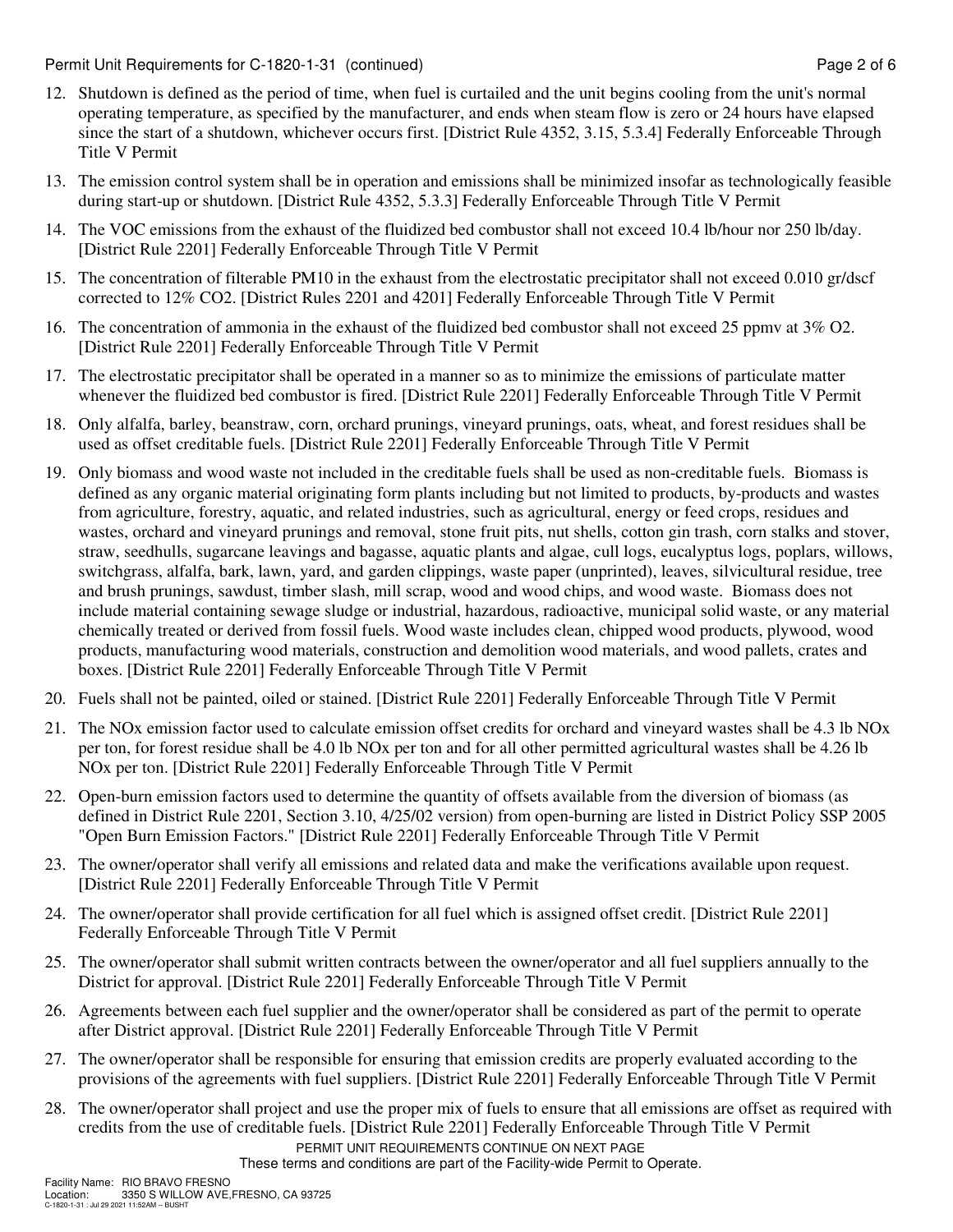Permit Unit Requirements for C-1820-1-31 (continued) example 2 and the state of the Page 3 of 6

- 29. The emission credits for the use of creditable fuels shall be calculated using the protocol approved in the District's December 9, 1999 correspondence to the facility. [District Rule 2201] Federally Enforceable Through Title V Permit
- 30. Emission offset credit will be calculated using the formula  $EC(y) = CO(y-1) + Summation (1/DF(i) \times T(i) \times EF(i)$ , where  $EC(y)$  = the amount of offset credit available for the year,  $CO(y-1)$  = the amount of offset carryover available from the previous year,  $i =$  the ith load of biomass received for the offset year,  $DF(i) =$  the distance factor for the ith load of biomass,  $T(i)$  = the number of Tons of biomass in the ith load, and  $EF(i)$  = the emission factor for the type of biomass in the ith load. [District Rule 2201] Federally Enforceable Through Title V Permit
- 31. The offset Distance Factor (DF) shall be 1.2 for biomass originating within a 15 mile radius of this facility and 2.0 for biomass originating outside of the 15 mile radius. [District Rule 2201] Federally Enforceable Through Title V Permit
- 32. The owner operator shall curtail operation proportionately and notify the District whenever, due to changes in the quantity or quality of wastes supplied, the emissions exceed the offsets. [District Rule 2201] Federally Enforceable Through Title V Permit
- 33. All fuels shall be burned on a first-in, first-out basis. Compliance with this condition shall be based on mixed fuel piles (first-mixed, first-burned). [District Rule 2201] Federally Enforceable Through Title V Permit
- 34. Performance testing shall be conducted annually for NOx, CO, SOx, PM, PM (10), Hg and HCl at the maximum operating capacity using the following test methods, for NOx EPA Method 7E or ARB Method 100; for CO EPA Method 10 or ARB Method 100; for SOx EPA Method 6 or 6C; for PM EPA Method 5 (including back half); and for PM(10) EPA Method 5 (including back half assuming 100% of PM is PM10) or EPA Method 201A in combination with EPA Method 202, for Hg EPA Method 29 or EPA Method 30A or EPA Method 30B, for HCl EPA Method 26 or EPA Method 26A or any other test methods and procedures approved by the District. If 40 CFR 63, Subpart DDDDD performance test of a given constituent shows at least 2 consecutive years of emissions below 75 percent of the emission limit as described in 40 CFR 63.7515(b), the performance test for those constituents can be conducted every third year as described in that section. [District Rules 1081, 4301, 4352, and 40 CFR Part 63, Subpart DDDDD] Federally Enforceable Through Title V Permit
- 35. The higher heating value of all as-fired solid fuels shall be certified by a third-party supplier or determined by ASTM Method E711, ASTM D5865, or other test method(s) with prior written approval of the APCO, ARB, and EPA. [District Rule 4352, 6.4] Federally Enforceable Through Title V Permit
- 36. All emissions measurements during a source test shall be made with the unit operating either at conditions representative of normal operations or conditions specified in the Permit to Operate. No compliance determination shall be established within two hours after a period in which fuel flow to the unit is zero, or is shut off for 30 minutes or longer. [District Rule 4352, 6.3.2, 6.3.3] Federally Enforceable Through Title V Permit
- 37. The District must be notified 30 days prior to any performance test, and a test plan must be submitted for approval 15 days prior to testing. [District Rule 1081] Federally Enforceable Through Title V Permit
- 38. The results of each performance test shall be submitted to the District within 60 days thereafter. [District Rule 1081] Federally Enforceable Through Title V Permit
- 39. Permittee shall operate a Continuous Emissions Monitoring (CEM) system to monitor and record NOx concentrations, O2 concentrations, and CO concentrations as well as the NOx emission rate whenever the unit is operating. The CEM system shall be operated, maintained, and calibrated pursuant to the requirements of 40 CFR 60.7(c), 60.13, and 60.48b. The CEM system must also comply with 40 CFR 60 Appendix B, Performance Specifications 2 and 3, and 40 CFR 60 Appendix F, Quality Assurance Procedures. Per Section 5.1.1 of Appendix F, at least once each calendar year, a Relative Accuracy Test Audit (RATA) must be conducted. Per Sections 5.1.2 and 5.1.3 of Appendix F, a Cylinder Gas Audit (CGA) or a Relative Accuracy Audit (RAA) must be conducted once each calendar quarter, except in the quarter where a RATA is performed. [District Rules 1080 and 4352, 5.5 and 40 CFR 60.7(c), 40 CFR 60.13, 40 CFR 60.48b and 40 CFR Part 63, Subpart DDDDD] Federally Enforceable Through Title V Permit
- 40. Compliance with the daily NOx emission limit shall be based on a block 24-hour averaging period using CEM system data. [District Rule 4352, 5.2 and 40 CFR 60.44b(i)] Federally Enforceable Through Title V Permit
- PERMIT UNIT REQUIREMENTS CONTINUE ON NEXT PAGE 41. The continuous monitoring equipment must be linked to a data acquisition system that is accessible via modem. [District Rules 1080 and 4352, 5.5] Federally Enforceable Through Title V Permit

These terms and conditions are part of the Facility-wide Permit to Operate.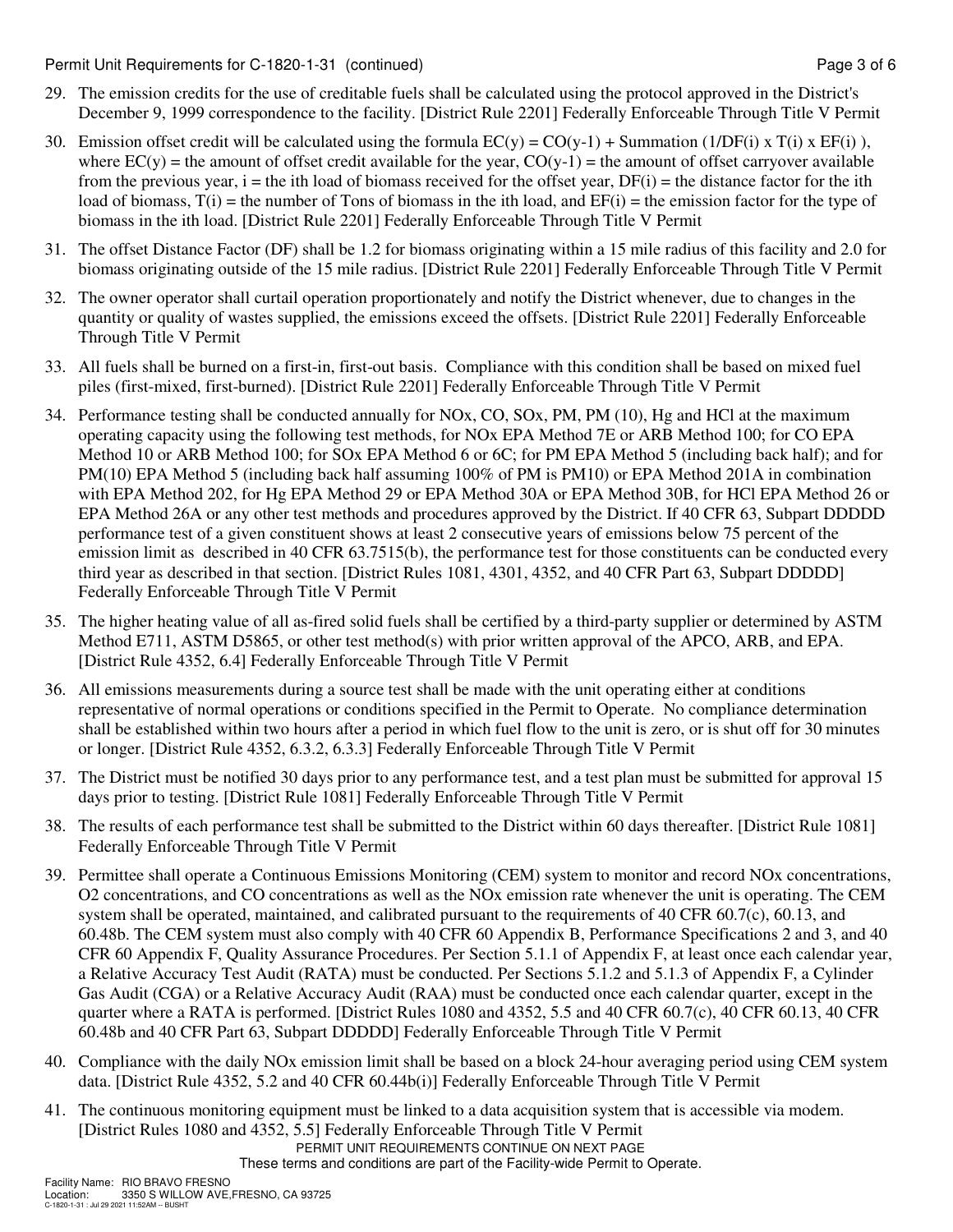Permit Unit Requirements for C-1820-1-31 (continued) example 2 and the example of 6 second page 4 of 6

- 42. Permittee shall operate a Continuous Opacity Monitoring (COM) system to monitor and record opacity whenever the unit is operating. The COM system shall be operated, maintained, and calibrated pursuant to the requirements of 40 CFR 60.7(c), 60.13, and 60.48b. The COM system must also satisfy Performance Specification 1 of 40 CFR 60 Appendix B. [District Rule 1080 and 40 CFR 60.7(c), 40 CFR 60.13, 40 CFR 60.48b, and 40 CFR 64.3(a) and (d)] Federally Enforceable Through Title V Permit
- 43. A quarterly CEM and COM report shall be submitted to the District which includes the following: hours of operation, the date and time of each exceedance of emissions limits (including startup, shutdown, malfunctions or any other reason), the quantity of excess emissions, any conversion factors used to calculate excess emissions, the nature and cause of each malfunction, any corrective action taken and any preventive measures adopted, hours of CEM (and COM) down time, and the cause of all CEM (and COM) down time. [District Rules 1080 and 4352, 5.5; 40 CFR 60.49b(h), and 40 CFR 64.3(d)(i)] Federally Enforceable Through Title V Permit
- 44. Quarterly reports shall be submitted to the District within 30 days after the end of each calendar quarter. [District Rules 1080 and 4352, 5.5] Federally Enforceable Through Title V Permit
- 45. Results of continuous emissions monitoring must be reduced according to the procedure established in 40 CFR, Part 51, Appendix P, paragraphs 5.0 through 5 .3.3, or by other methods deemed equivalent by mutual agreement with the District, the ARB, and the EPA. [District Rule 1080] Federally Enforceable Through Title V Permit
- 46. A violation of NOx emission standards indicated by the NOx CEMS shall be reported by the operator to the APCO within 96 hours. [District Rule 1080] Federally Enforceable Through Title V Permit
- 47. Operator shall notify the APCO no later than eight hours after the detection of a breakdown of the CEMS. Operator shall inform the APCO of the intent to shut down the CEMS at least 24 hours prior to the event. [District Rule 1080] Federally Enforceable Through Title V Permit
- 48. The permittee shall comply with the compliance assurance monitoring operation and maintenance requirements of 40 CFR part 64.7. [40 CFR part 64] Federally Enforceable Through Title V Permit
- 49. The permittee shall comply with the recordkeeping and reporting requirements of 40 CFR part 64.9. [40 CFR part 64] Federally Enforceable Through Title V Permit
- 50. If the District or EPA determine that a Quality improvement Plan is required under 40 CFR 64.7(d)(2), the permittee shall develop and implement the Quality Improvement Plan in accordance with 40 CFR part 64.8. [40 CFR part 64] Federally Enforceable Through Title V Permit
- 51. All equipment or systems installed or used to achieve compliance with the terms and conditions of this Title V permit shall be maintained in good working order and be operated as efficiently as possible to minimize air pollution emissions. [District Rule 2201] Federally Enforceable Through Title V Permit
- 52. The net electrical power output shall not exceed 28.5 MW. [District Rule 2201] Federally Enforceable Through Title V Permit
- 53. Natural gas, butane, and propane may be used as start-up fuel and combustion stabilization purposes only. [District Rule 2201] Federally Enforceable Through Title V Permit
- 54. Records of system maintenance, inspections, and repair shall be maintained. The records shall include identification of the equipment, date of inspection, corrective action taken, and identification of the individual performing the inspection. [District Rule 2520, 9.4.2] Federally Enforceable Through Title V Permit
- 55. Sulfur compound emissions shall not exceed 0.2% by volume, 2000 ppmv, on a dry basis averaged over 15 consecutive minutes. [District Rule 4801 and Fresno County Rule 406] Federally Enforceable Through Title V Permit
- 56. The storage and handling of fuels shall be conducted so as to minimize the potential of any fire in the facility's fuel storage area. [District Rule 4101] Federally Enforceable Through Title V Permit
- 57. Permittee shall comply with the requirements of 40 CFR 63, Part DDDDD. [40 CFR Part 63, Subpart DDDDD] Federally Enforceable Through Title V Permit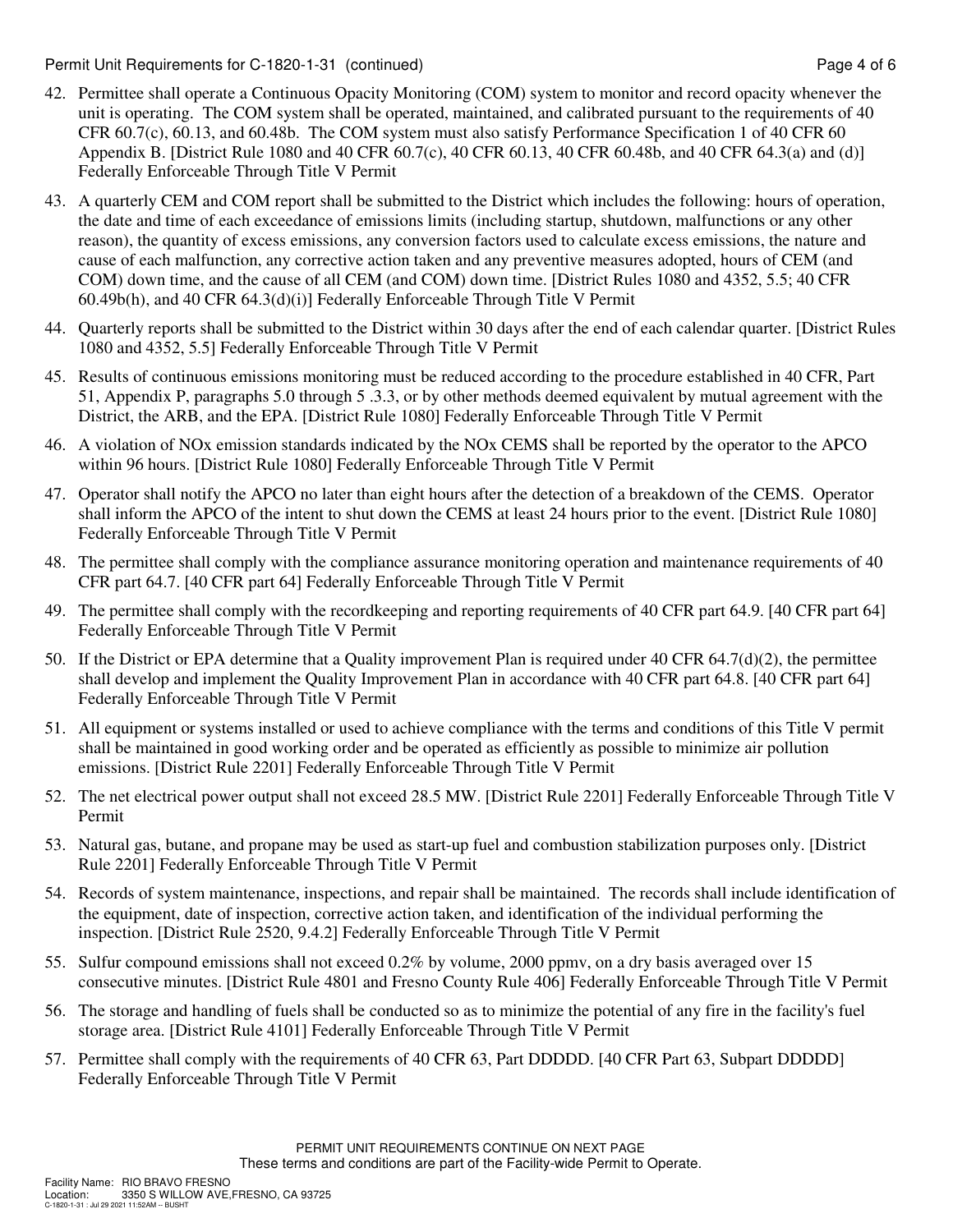Permit Unit Requirements for C-1820-1-31 (continued) example 2 and the state of the Page 5 of 6

- 58. HCl emissions from the fluidized bed combustor shall not exceed 2.2e-02 lb/MMBtu. HCl emissions shall be determined according to the procedures in 40 CFR Part 63, Subpart DDDDD. All emission limits are 30-day rolling averages if a CEMS is used to monitor HCl emissions for compliance. [40 CFR Part 63, Subpart DDDDD] Federally Enforceable Through Title V Permit
- 59. Hg emissions from the fluidized bed combustor shall not exceed 5.7e-06 lb/MMBtu heat input. [40 CFR Part 63, Subpart DDDDD] Federally Enforceable Through Title V Permit
- 60. CO emissions from the fluidized bed combustor shall not exceed 310 ppmvd @ 3% O2 on a 30-day rolling average basis. [40 CFR Part 63, Subpart DDDDD] Federally Enforceable Through Title V Permit
- 61. Filterable PM emissions from the fluidized bed combustor shall not exceed 1.1e-01 lb/MMBtu heat input. [40 CFR Part 63, Subpart DDDDD] Federally Enforceable Through Title V Permit
- 62. Opacity from the fluidized bed combustor shall not exceed 10% on a daily block average. [40 CFR Part 63, Subpart DDDDD] Federally Enforceable Through Title V Permit
- 63. Minimum limestone injection rate shall be established as defined by 40 CFR 63.7575 as an operating limit during three-run performance test during HCl performance test. Sorbent injection rate data from sorbent injection rate monitors shall be collected every 15 minutes during the entire period of the performance tests. [40 CFR Part 63, Subpart DDDDD, Table 7] Federally Enforceable Through Title V Permit
- 64. Minimum sorbent injection rate means the load fraction multiplied by the lowest hourly average limestone injection rate during the most recent performance test demonstrating compliance with the HCl emissions limit. Load fraction is the actual gross megawatt hourly average for the boiler operating day divided by the gross megawatt associated with the lowest injection rate during the performance test that established the minimum sorbent injection rate, expressed as a fraction (e.g. for 50% load the load fraction is 0.5). [40 CFR 63.7575, Definitions] Federally Enforceable Through Title V Permit
- 65. Sorbent injection rate shall be monitored with data reduced to 30-day rolling averages, rolled by day. The 30-day rolling average limestone injection rate shall be maintained at or above the minimum sorbent injection rate. [40 CFR Part 63, Subpart DDDDD, Table 8] Federally Enforceable Through Title V Permit
- 66. The limestone silo weight monitor used for the sorbent injection rate must be installed, operated, and maintained according to the requirements of 40 CFR 63.7525 (d) and 40 CFR 63.7525 (i). [40 CFR Part 63, Subpart DDDDD, Table 8] Federally Enforceable Through Title V Permit
- 67. In addition to the performance testing required by Condition 34, performance testing to demonstrate compliance with the requirements of 40 CFR 63, Subpart DDDDD must be conducted. If the requirements described in 40 CFR 63.7515(b) are met the performance test for those constituents can be conducted every third year as described in that section. If a CEMS is used for a constituent to demonstrate compliance, the applicable fuel analysis, annual performance test, and operating limits are not required. [40 CFR Part 63, Subpart DDDDD] Federally Enforceable Through Title V Permit
- 68. If a CEMS is used to demonstrate compliance with an emission limit in 40 CFR 63 Subpart DDDDD, the CEM system shall be operated, maintained, and calibrated pursuant to the requirements of 40 CFR 60.7(c), 60.13, and 60.48b. The CEM system must also comply with 40 CFR 60 Appendix B, Performance Specifications 2 and 3, and 40 CFR 60 Appendix F, Quality Assurance Procedures. Per Section 5.1.1 of Appendix F, at least once each calendar year, a Relative Accuracy Test Audit (RATA) must be conducted. Per Sections 5.1.2 and 5.1.3 of Appendix F, a Cylinder Gas Audit (CGA) and a Relative Accuracy Audit (RAA) must be conducted once each calendar quarter, except in the quarter where a RATA is performed. [40 CFR Part 63, Subpart DDDDD] Federally Enforceable Through Title V Permit
- 69. A one-time energy assessment must be completed that meets the requirements of 40 CFR 63, Subpart DDDDD by January 31, 2016. [40 CFR Part 63, Subpart DDDDD] Federally Enforceable Through Title V Permit
- 70. Reports required by 40 CFR 63, Subpart DDDDD shall be submitted electronically or by hard copy to EPA as described in 40 CFR 63.7550 and to SJVAPCD. [40 CFR Part 63, Subpart DDDDD] Federally Enforceable Through Title V Permit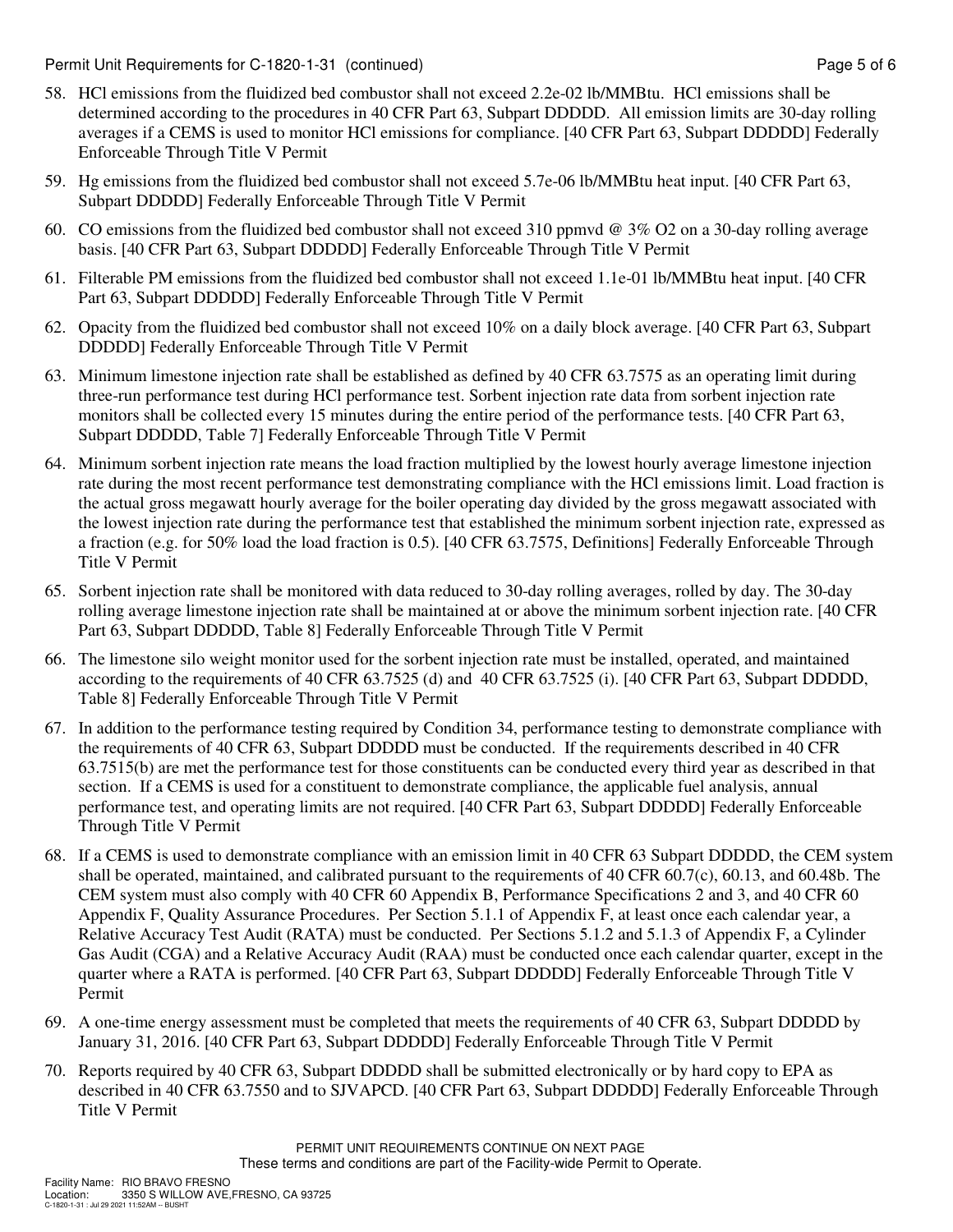Permit Unit Requirements for C-1820-1-31 (continued) example and the example of 6 of 6

- 71. Permittee shall maintain daily records of the amount of "Ashvantage" anti-slag additive used. [District Rule 2201] Federally Enforceable Through Title V Permit
- 72. Permittee shall record the higher heating value of the as-fired fuel on a monthly basis. The HHV shall be determined on either a composite monthly sample (comprised of weekly grab samples, or biweekly grab samples). [District Rule 4352, 6.2.1] Federally Enforceable Through Title V Permit
- 73. Records of all daily fuel consumption shall be maintained on site and submitted to the District with quarterly reports and upon request. [District Rules 2201 and 4352, 6.2.1, and 40 CFR 60.49b(d)] Federally Enforceable Through Title V Permit
- 74. The owner/operator shall maintain daily records of the type and quantity of all biomass received. [District Rules 2201 and 4352, 6.2.1] Federally Enforceable Through Title V Permit
- 75. The owner/operator shall record and maintain records of the amounts of each fuel combusted during each day and calculate the annual capacity factor for wood (biomass) for the reporting period. The annual capacity factor is determined on a 12 month rolling average basis with a new annual capacity factor calculated at the end of each calendar month. [40 CFR 60.49b(d)(1)] Federally Enforceable Through Title V Permit
- 76. All records required by this permit shall be retained on site for a minimum of five years, and shall be made available for District inspection upon request. [District Rules 2201, 2520, 9.4.2, and 4352, 6.2.2] Federally Enforceable Through Title V Permit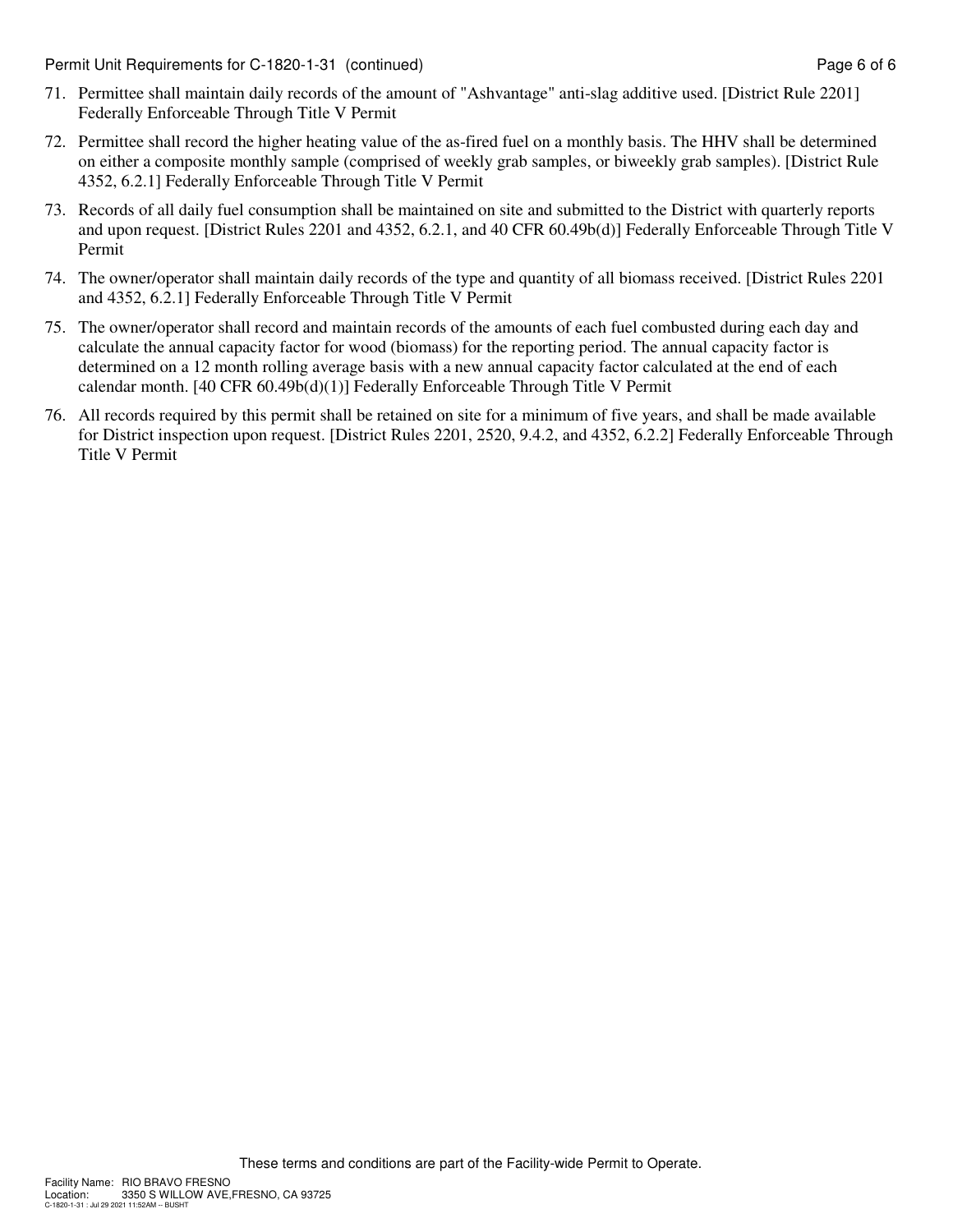### **PERMIT UNIT:** C-1820-2-8 **EXPIRATION DATE:** 11/30/2025

#### **EQUIPMENT DESCRIPTION:**

BIOMASS FUEL RECEIVING AND UNLOADING OPERATION CONSISTING OF TWO 10'X70' TILTING LIFT PLATFORMS WITH TELESCOPING HYDRAULIC CYLINDERSFOR DUMPING INTO A RECEIVING HOPPER OF 5000 CU.FT CAPACITY. RATING: 365 HP

- 1. Fugitive emissions from all fuel transfer points shall be controlled to prevent excessive dust during operation. [District Rule 2201] Federally Enforceable Through Title V Permit
- 2. Fogging dust controls shall be operated at all times when handling any fuels. [District Rule 2201] Federally Enforceable Through Title V Permit
- 3. All conveyor covers shall be maintained securely in place and without leakage. [District Rule 2201] Federally Enforceable Through Title V Permit
- 4. Operator shall maintain windscreen to prevent fugitive dust from storage piles. All screens shall be repaired within 24 hours. [District Rule 2201] Federally Enforceable Through Title V Permit
- 5. Visible emissions from each transfer point shall be checked quarterly. If visible emissions are observed, corrective action shall be taken to eliminate visible emissions. If visible emissions cannot be corrected within 24 hours, a visible emissions test using EPA Method 9 shall be conducted. [District Rule 2520, 9.3.2] Federally Enforceable Through Title V Permit
- 6. Records of system maintenance, inspections, and repair shall be maintained. The records shall include identification of the equipment, date of inspection, corrective action taken, and identification of the individual performing the inspection. [District Rule 2520, 9.4.2] Federally Enforceable Through Title V Permit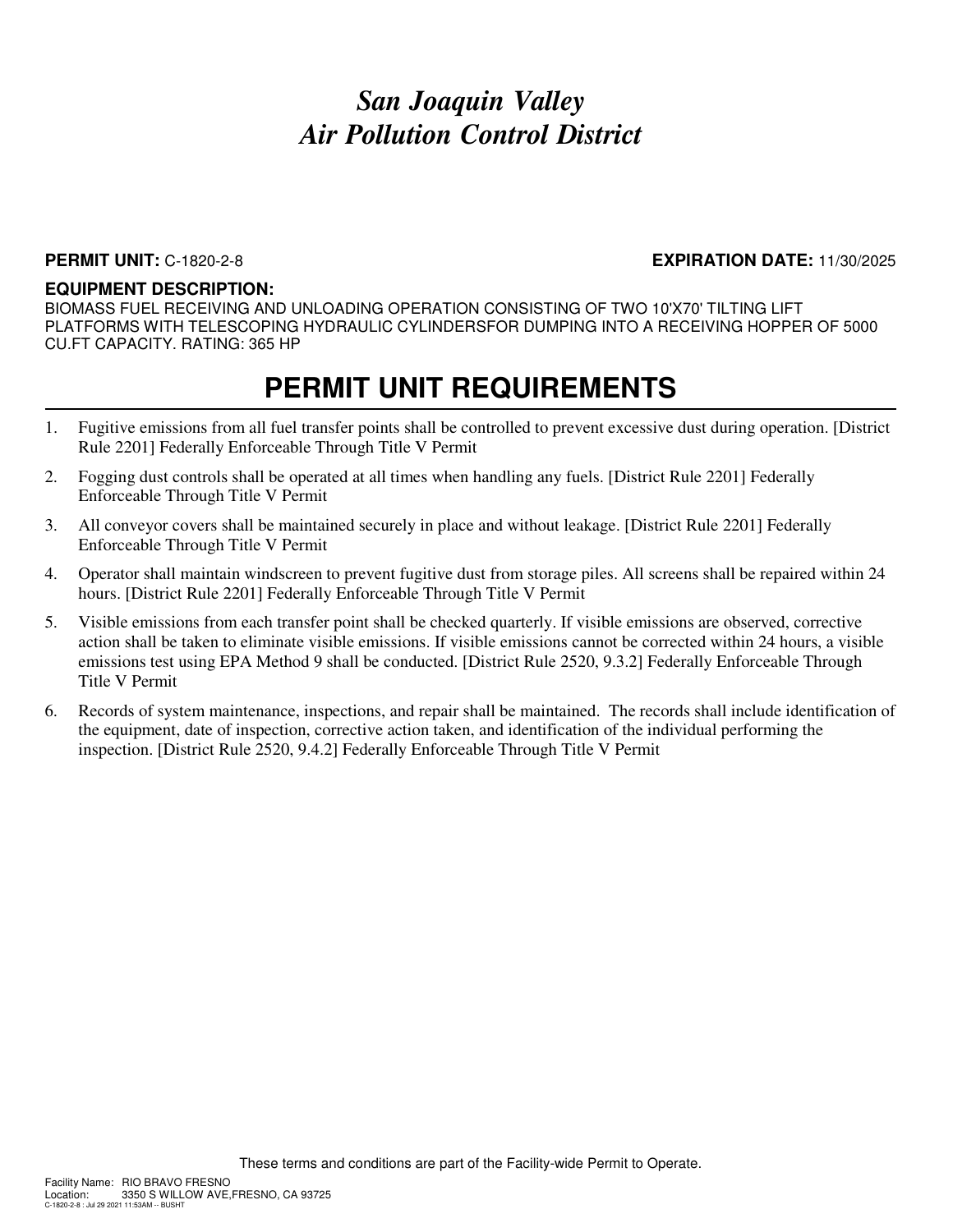#### **PERMIT UNIT:** C-1820-3-6 **EXPIRATION DATE:** 11/30/2025

#### **EQUIPMENT DESCRIPTION:**

FUEL HANDLING SYSTEM CONSISTING OF COLLECTING BELT CONVEYOR, STACKER CONVEYOR, STORAGE, OVERPILE AND UNDERPILE RECLAIMERS, RECLAIM TRANSFER (CHAIN & BELT CONVEYOR, SELF CLEANING MAGNET, SCREEN CONVEYOR, SHREDDER, FEED CONVEYOR & BIN). RATING: 295 HP

- 1. Fugitive emissions from all fuel transfer points and storage piles shall be controlled to prevent excessive dust during operation. [District Rule 2201] Federally Enforceable Through Title V Permit
- 2. Visible emission from each transfer point shall be checked quarterly. If visible emissions are observed, corrective action shall be taken to eliminate visible emissions. If excessive visible emissions cannot be corrected within 24 hours, a visible emissions test using EPA Method 9 shall be conducted. [District Rule 2520, 9.3.2] Federally Enforceable Through Title V Permit
- 3. Records of system maintenance, inspections, and repair shall be maintained. The records shall include identification of the equipment, date of inspection, corrective action taken, and identification of the individual performing the inspection. [District Rule 2520, 9.4.2] Federally Enforceable Through Title V Permit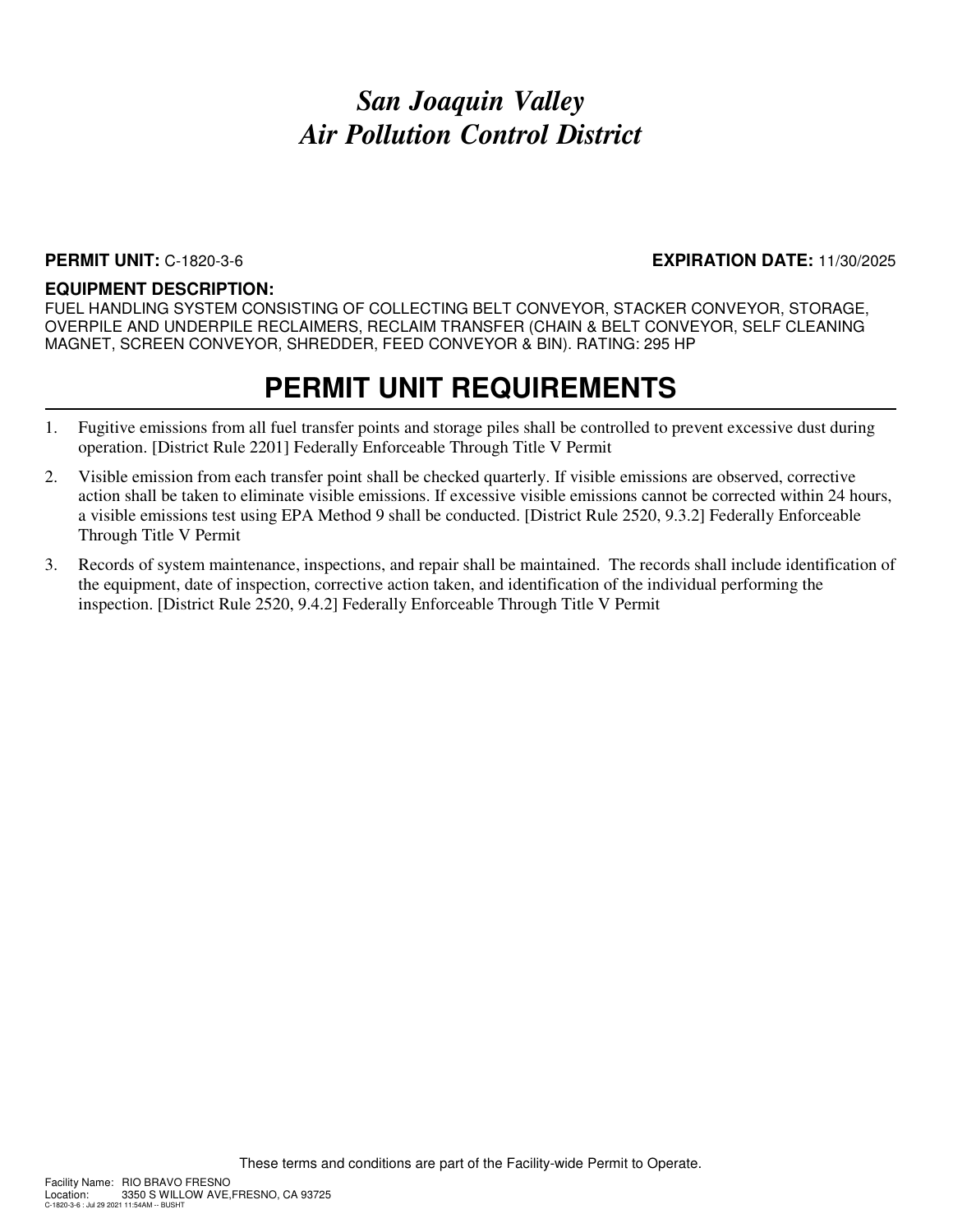### **PERMIT UNIT:** C-1820-4-5 **EXPIRATION DATE:** 11/30/2025

### **EQUIPMENT DESCRIPTION:**

ONE MULTICLONE MECHANICAL DUST COLLECTOR

- 1. The particulate matter concentration exiting the multiclone shall not exceed 0.5 grains/dscf at 12% CO2. [District Rule 2201] Federally Enforceable Through Title V Permit
- 2. Multiclone collector shall be strictly maintained at all times. [District Rule 2201] Federally Enforceable Through Title V Permit
- 3. At no time shall the emissions passing through the multiclone be allowed to bypass the electrostatic precipitator. [District Rule 2201] Federally Enforceable Through Title V Permit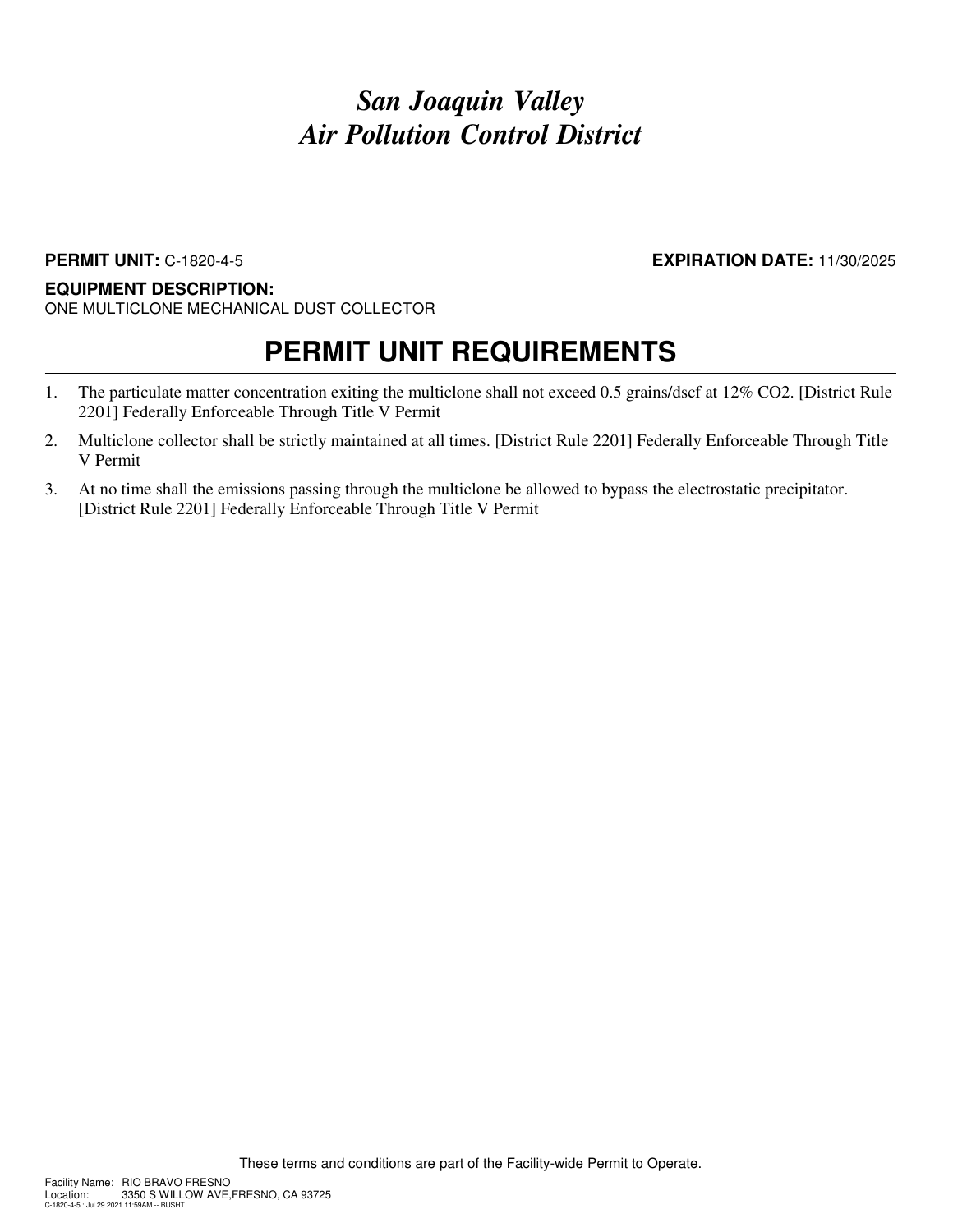#### **PERMIT UNIT:** C-1820-5-14 **EXPIRATION DATE:** 11/30/2025

#### **EQUIPMENT DESCRIPTION:**

ONE 238 KVA RESEARCH COTTREL ELECTROSTATIC PRECIPITATOR EXHAUSTING TO ONE 147 FEET HIGH BY 8 FEET DIAMETER CARBON STEEL STACK

- 1. Particulate matter concentration shall not exceed 0.010 grains/dscf corrected at 12% CO2. [District Rules 2201 and 4201] Federally Enforceable Through Title V Permit
- 2. No air contaminant shall be discharged into the atmosphere for a period or periods aggregating more than three minutes in any one hour which is as dark as, or darker than, Ringelmann 1 or 20% opacity. [District Rule 4101] Federally Enforceable Through Title V Permit
- 3. Electrostatic Precipitator shall be strictly maintained at all times. [District Rule 2201] Federally Enforceable Through Title V Permit
- 4. The precipitator automatic rapping system is to be operated to maximize collection efficiency including only one rapping position to be energized at any one time to minimize dust re-entrainment. [District Rule 2201] Federally Enforceable Through Title V Permit
- 5. All fields shall be operated at all times. [District Rule 2201] Federally Enforceable Through Title V Permit
- 6. Secondary voltage limit settings shall be maintained between 40 and 80 kilovolts at each cell. [District Rule 2201] Federally Enforceable Through Title V Permit
- 7. Secondary current (amperage) limit settings shall be maintained between 0.05 and 1.40 amps at cell #1, 0.2 and 1.40 amps at cell #2, and 0.4 and 1.40 amps at cell #3. [District Rule 2201] Federally Enforceable Through Title V Permit
- 8. Records shall be maintained on the quality and accuracy of all instruments used to verify compliance with the terms and conditions of the Permit to Operate and District regulations. [District Rule 2201] Federally Enforceable Through Title V Permit
- 9. Data from all monitors shall be submitted quarterly to the District. Malfunctions in the monitoring equipment shall be reported to the District. [District Rule 2520, 9.5.2] Federally Enforceable Through Title V Permit
- 10. Source testing shall be required annually or as often as deemed necessary by the Air Pollution Control District. [District Rule 2201] Federally Enforceable Through Title V Permit
- 11. Source testing to measure particulate matter including condensables and particulate matter not including condensables, shall be conducted using EPA Methods 5 and 8, and in accordance with Rule 1081, section 6.0 (12/16/93). [District Rule 1081; PSD SJ 76-44] Federally Enforceable Through Title V Permit
- 12. Each cell voltage and current (amperage) shall be checked and recorded on a daily basis. [District Rule 2520, 9.3.2] Federally Enforceable Through Title V Permit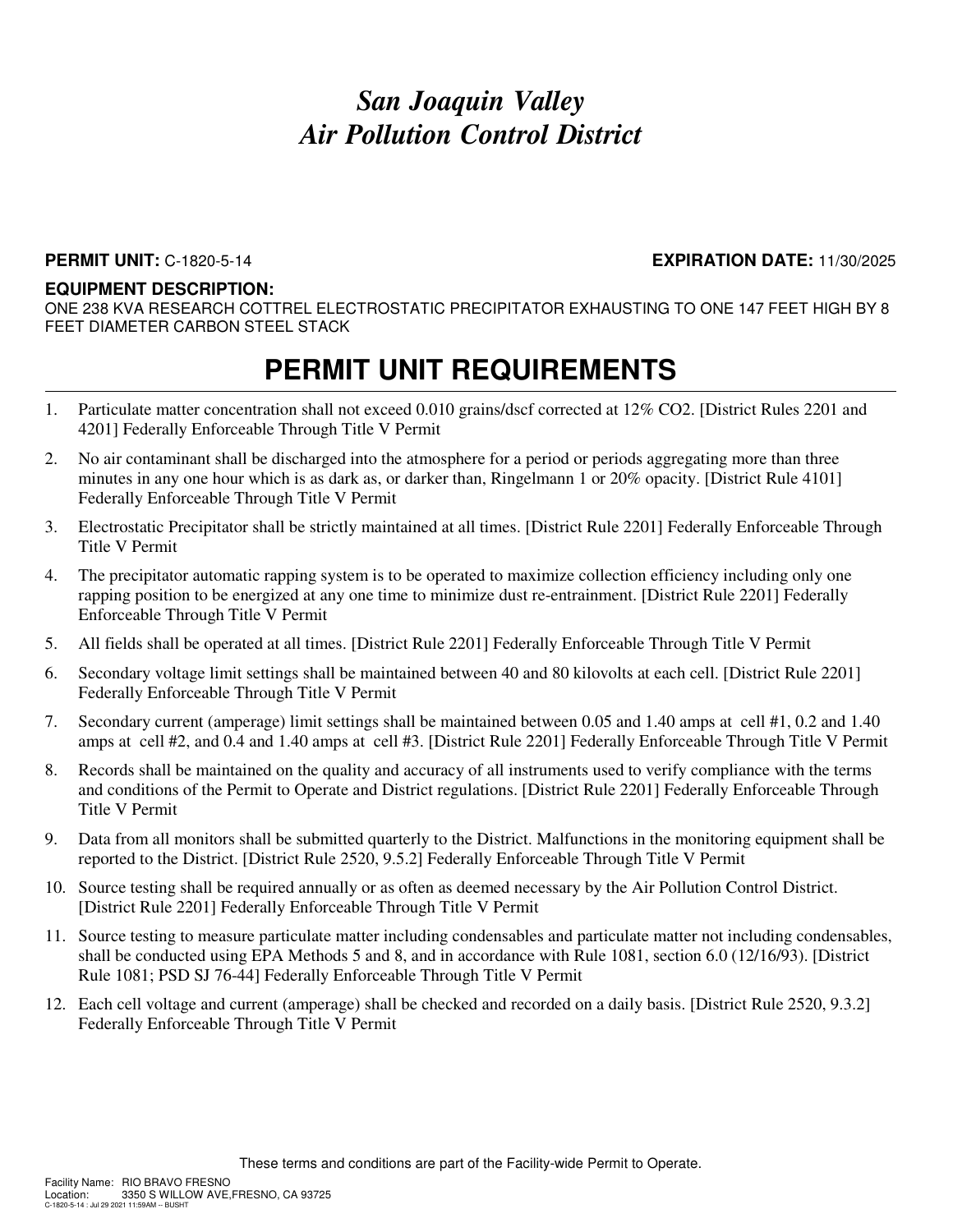#### **PERMIT UNIT:** C-1820-6-9 **EXPIRATION DATE:** 11/30/2025

### **EQUIPMENT DESCRIPTION:**

ASH COLLECTION SYSTEM CONSISTING OF ENCLOSED DRY ASH CONVEYORS COLLECTING DRY ASH FROM THE BOILER, AIR HEATER, AND AIR POLLUTION CONTROL SYSTEM; ONE (1) ENCLOSED DRY ASH ELEVATOR; ONE (1) 4,000 FT3 DRY ASH STORAGE SILO SERVED BY A FLEX-KLEEN MODEL 84 BUBS 9LLG BAGHOUSE; ONE (1) WET ASH UNLOADING SYSTEM WITH A WET PUG MILL; ONE (1) DRY ASH UNLOADING SYSTEM WITH A SLY XP DUST-FREE LOADING SPOUT SERVED BY A DISA MODEL RJCA BAGHOUSE

- 1. Particulate matter emissions shall not exceed 0.1 grains/dscf in concentration. [District Rule 4201] Federally Enforceable Through Title V Permit
- 2. All equipment shall be maintained in good operating condition and shall be operated in a manner to minimize emissions of air contaminants into the atmosphere. [District Rule 2201] Federally Enforceable Through Title V Permit
- 3. Fugitive emissions from all ash transfer points shall be controlled to prevent excessive dust during operation. [District Rule 2201] Federally Enforceable Through Title V Permit
- 4. Visible emissions from baghouses serving the dry ash silo loading and unloading operations shall not equal or exceed 5% opacity for a period or periods aggregating more than three minutes in one hour. [District Rule 2201] Federally Enforceable Through Title V Permit
- 5. The baghouses serving the dry ash silo loading and unloading operations shall be maintained and operated according to manufacturer's specifications. [District Rule 2201] Federally Enforceable Through Title V Permit
- 6. A spare set of bags for each baghouse serving the dry ash silo loading and unloading operations shall be maintained on the premises at all times. [District Rule 2201] Federally Enforceable Through Title V Permit
- 7. Each baghouse serving the dry ash silo loading and unloading operations shall be equipped with a pressure differential gauge to indicate the pressure drop across the bags. The gauge shall be maintained in good working condition at all times and shall be located in an easily accessible location. [District Rule 2201] Federally Enforceable Through Title V Permit
- 8. Every time the baghouse operates, the differential pressure gauge reading shall be in the range of 0 to 6 inches of water column. [District Rule 2201] Federally Enforceable Through Title V Permit
- 9. Dust collector filters shall be inspected quarterly while in operation for evidence of particulate matter breakthrough and replaced as needed. [District Rule 2520, 9.3.2] Federally Enforceable Through Title V Permit
- 10. Dust collector filters shall be inspected quarterly while not in operation for tears, scuffs, abrasions or holes which might interfere with the PM collection efficiency and shall be replaced as needed. [District Rule 2520, 9.3.2] Federally Enforceable Through Title V Permit
- 11. Visible emissions from all ash transfer points shall be checked quarterly. If visible emissions are observed, corrective action shall be taken to eliminate visible emissions. If excessive visible emissions cannot be corrected within 24 hours, a visible emissions test using EPA Method 9 shall be conducted. [District Rule 2520, 9.3.2] Federally Enforceable Through Title V Permit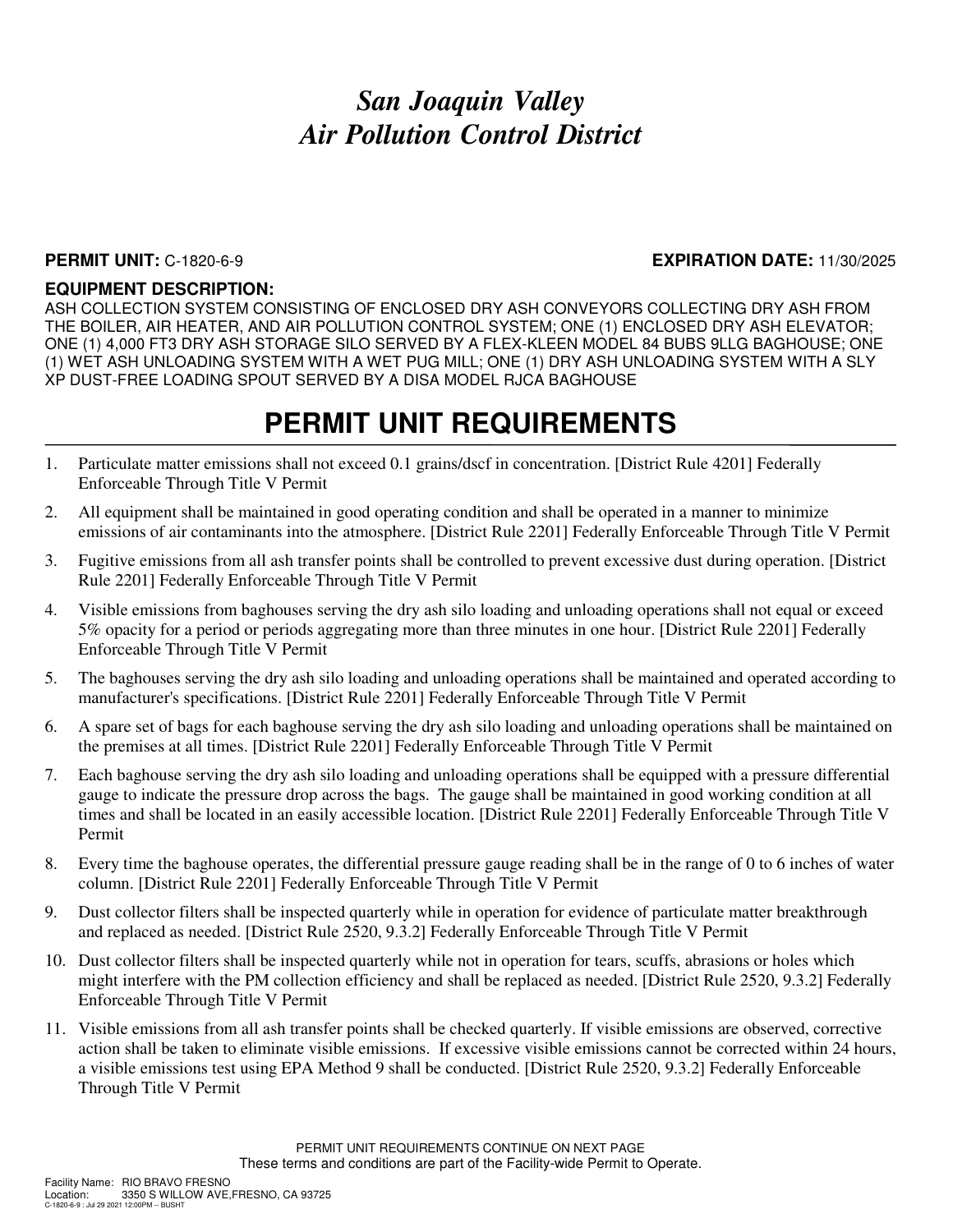Permit Unit Requirements for C-1820-6-9 (continued) Page 2 of 2

- 12. The maximum combined daily quantity of dry ash and wet ash (on a dry basis) unloaded from the dry ash storage silo shall not exceed 200 ton-dry ash/day. [District Rule 2201] Federally Enforceable Through Title V Permit
- 13. For the wet ash unloading process, compliance with the dry ash maximum daily unloading throughput limit shall be demonstrated utilizing the following calculation: [equivalent quantity of dry ash unloaded from the storage silo (tondry ash  $\langle$ day)] = [quantity of wet ash unloaded from the silo (lb-wet ash unloaded $\langle$ day)] x [1 - wet ash moisture content (lb-water / lb-wet ash)]. [District Rule 2201] Federally Enforceable Through Title V Permit
- 14. Moisture content of wet ash unloaded from the dry ash storage silo shall be maintain above 10% or greater, by weight. [District Rule 2201] Federally Enforceable Through Title V Permit
- 15. The percent moisture of wet ash unloaded from the dry ash storage silo shall be determined by weighing an approximately 2-lb sample of wet ash, bringing the sample to dryness in a drying oven, then weighing the dried sample; the weight difference is the moisture content. [District Rule 2201] Federally Enforceable Through Title V Permit
- 16. Moisture content of wet ash unloaded from the dry ash storage silo shall be measured on monthly basis and when requested by the District. [District Rule 2201] Federally Enforceable Through Title V Permit
- 17. PM10 emissions from the baghouse serving the dry ash storage silo loading system shall not exceed 0.0072 lb/ton of dry ash loaded in the silo. [District Rule 2201] Federally Enforceable Through Title V Permit
- 18. PM10 emissions from the baghouse serving the dry ash unloading system shall not exceed 0.02 lb/ton of dry ash loaded in truck. [District Rule 2201] Federally Enforceable Through Title V Permit
- 19. PM10 emissions during the truck closing process, after truck is loaded with dry ash, shall not exceed 0.037 lb/ton of dry ash loaded in truck. [District Rule 2201] Federally Enforceable Through Title V Permit
- 20. Daily records of the total quantity of dry ash, wet ash, and total dry ash calculated as the sum of dry ash and wet ash (on a dry ash basis), unloaded from the dry ash storage silo shall be maintained, retained on-site for a period of at least five (5) years and made available for District inspection upon request. [District Rule 1070] Federally Enforceable Through Title V Permit
- 21. Records of dust collector maintenance, inspections, and repair shall be maintained. The records shall include identification of the equipment, date of inspection, corrective action taken, and identification of the individual performing the inspection. [District Rule 2520, 9.4.2] Federally Enforceable Through Title V Permit
- 22. Record of monthly moisture content of the wet ash unloaded from the dry ash storage silo shall be maintained, retained on-site for a period of at least five (5) years and made available for District inspection upon request. [District Rule 1070] Federally Enforceable Through Title V Permit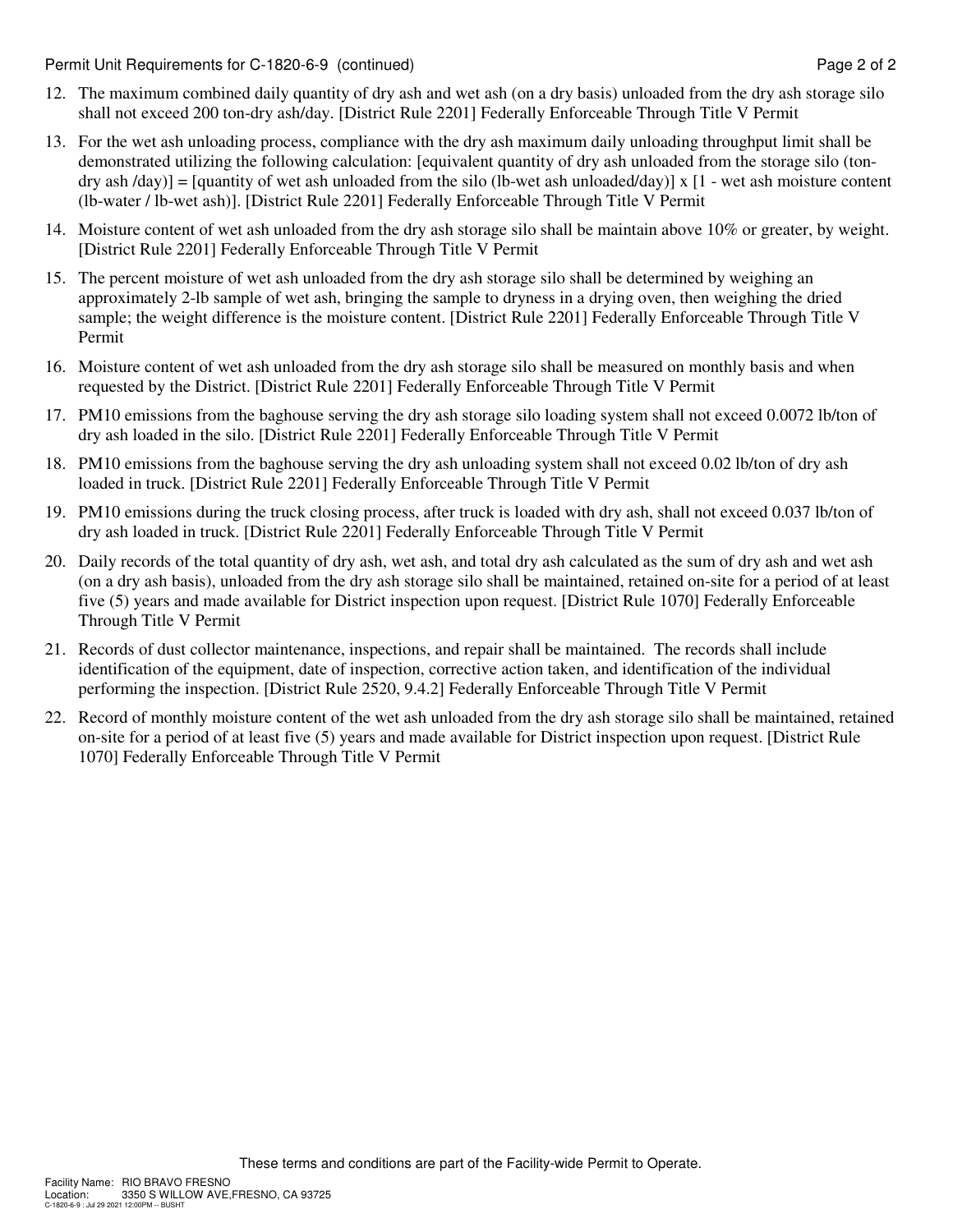### **PERMIT UNIT:** C-1820-8-5 **EXPIRATION DATE:** 11/30/2025

### **EQUIPMENT DESCRIPTION:**

COOLING TOWER FOR ELECTRIC POWER PRODUCTION

- 1. Particulate matter emissions shall not exceed 0.1 grains/dscf in concentration. [District Rule 4201, 3.1] Federally Enforceable Through Title V Permit
- 2. No hexavalent chromium containing compounds shall be added to the water that is circulating through the cooling tower or will circulate through the cooling tower. [District Rule 7012] Federally Enforceable Through Title V Permit
- 3. The operator shall maintain records of all circulating water tests performed. Records shall be maintained for at least 5 years and shall be made available to the District upon request. [District Rule 2520, 9.4.2] Federally Enforceable Through Title V Permit